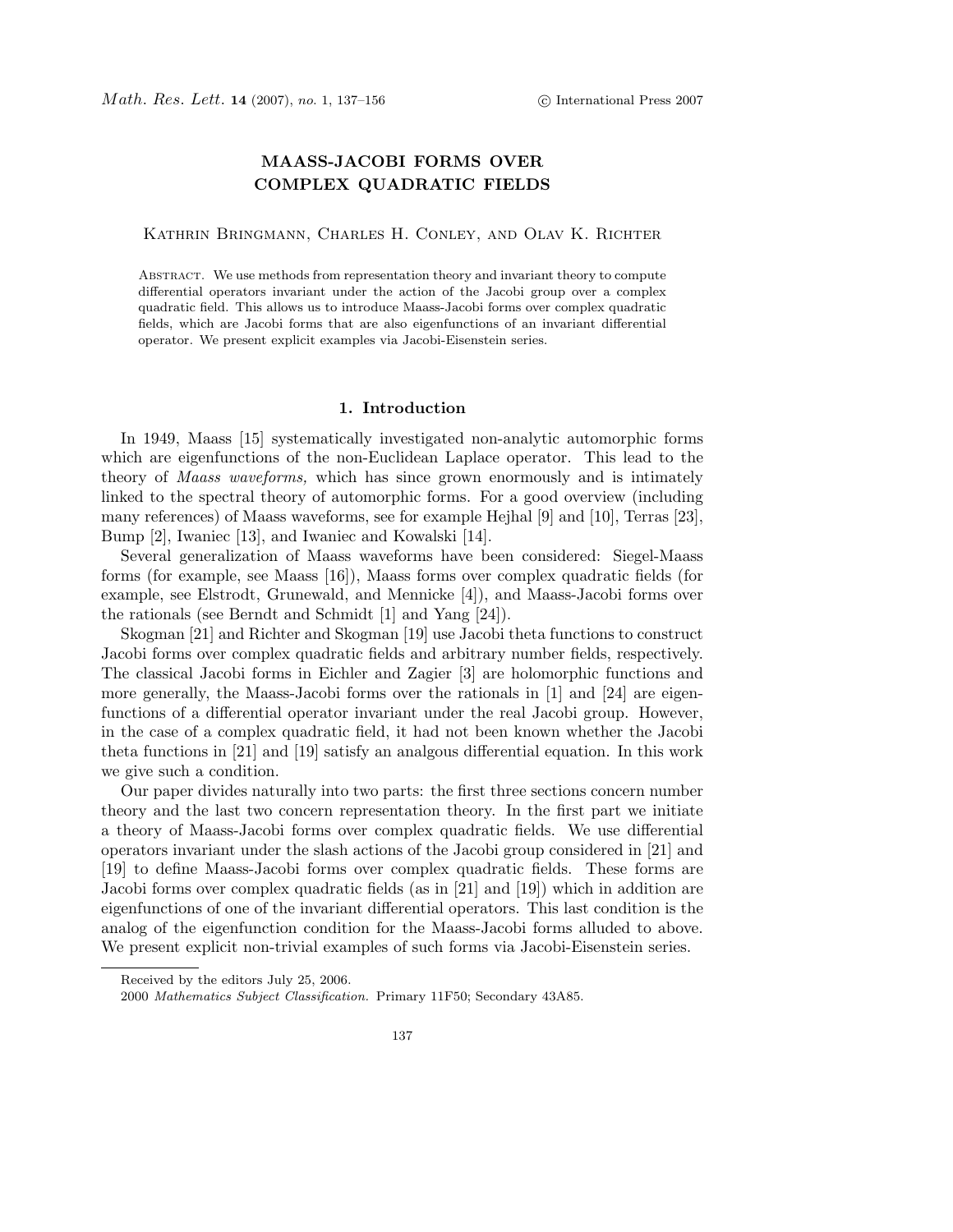The second part of the paper is dedicated to the computation of the invariant operators needed in the first. In Section 4 we review the general framework within which one computes differential operators invariant under a Lie group action. This material is well-known "folklore" in representation theory, but we do not know of any reference in which it is all drawn together. Some of it is given in Helgason [11] from a different point of view.

In Section 5 we define the complex Jacobi group  $G$ , a central extension of the complex version of the Jacobi group used in the number-theoretic part of the paper. (The central extension is necessary in the complex setting in order to make the slash actions into group actions.) We begin with two presentations of  $G$ , analogous to those in [3] and [1]. Then in Section 5.1 we give an efficient conceptual derivation of the formula for the action of G on the space underlying the slash actions. In Section 5.2 we use invariant theory to obtain a complete description of the graded algebras of the algebras of slash-invariant differential operators.

In Section 5.3 we compute the required invariant differential operators, a very long and intricate calculation. We begin by verifying that our slash actions really are group actions, already a non-trivial computation, which to our knowledge is not yet in print. We conclude in Section 5.4 with some remarks and directions for further research. We also give the invariant operators in two alternate coordinate systems, complex S-coordinates (see [1]) and quaternionic coordinates.

# **2. Notation and terminology**

Let K be the complex quadratic field with discriminant  $d_K$ . The algebraic conjugate of an algebraic number  $\alpha$  is identical with its complex conjugate and is denoted by  $\overline{\alpha}$ . Let  $\mathfrak{d}_K$  be the different of K, let  $\mathcal{O}_K$  be the ring of integers of K, and set  $\Gamma := SL_2(\mathcal{O}_K)$ . The Jacobi group of K is  $\Gamma^{J}(K) := \Gamma \ltimes \mathcal{O}_K^2$ .

The full ring of quaternions  $\mathcal Q$  and the quaternionic upper half space  $\mathbb H_{\mathcal Q}$  are defined by

$$
Q := \{ u + v\mathbf{k} \mid u, v \in \mathbb{C}, \, \mathbf{k}^2 = -1, \, a\mathbf{k} = \mathbf{k}\overline{a}, \, \forall \, a \in \mathbb{C} \},
$$

$$
\mathbb{H}_{\mathcal{Q}} \quad := \quad \{x + y\mathbf{k} \in \mathcal{Q} \,|\, x \in \mathbb{C}, y \in \mathbb{R}^+\}.
$$

Recall the well-known action  $\begin{pmatrix} \alpha & \beta \\ \gamma & \delta \end{pmatrix} \circ \tau := (\alpha \tau + \beta)(\gamma \tau + \delta)^{-1}$  of  $\Gamma$  on  $\mathbb{H}_{\mathcal{Q}}$ . It extends to the following action of  $\Gamma^{J}(K)$  on  $\mathbb{H}_{\mathcal{Q}}\times\mathcal{Q}$ :

(1) 
$$
\left[ \begin{pmatrix} \alpha & \beta \\ \gamma & \delta \end{pmatrix}, (\lambda, \mu) \right] \circ (\tau, z) := \left( \begin{pmatrix} \alpha & \beta \\ \gamma & \delta \end{pmatrix} \circ \tau, (\tau \gamma + \delta)^{-1} (z + \tau \lambda + \mu) \right).
$$

For  $z = u + v\mathbf{k} \in \mathcal{Q}$ , define  $\overline{z} := \overline{u} - v\mathbf{k}$ ,  $\tilde{z} := u + \overline{v}\mathbf{k}$ , and  $\mathcal{N}(z) := z\overline{z} = |u|^2 + |v|^2$ , the usual quaternion norm. We also define  $\mathcal{T}_{\mathcal{R}}[z] := ||z||_{\mathbb{C}} + ||z||_{\overline{\mathbb{C}}}$ , where  $||u + v\mathbf{k}||_{\mathbb{C}} :=$  $u + iv$  and  $||u + v\mathbf{k}||_{\overline{C}} := \overline{u} + i\,\overline{v}.$ 

Henceforth fix  $k \in \mathbb{C}, l \in \mathbb{N}$ , and  $m \in \mathbb{C}^l$  such that  $t_{mm} \in \mathcal{O}_K$ . Define a slash action  $|_{k,m}$  of  $\Gamma^J(K)$  on functions  $f : \mathbb{H}_{\mathcal{Q}} \times \mathcal{Q} \to \mathbb{C}$  by

$$
\begin{array}{ll}\n\left(f\left|_{k,m}\left[\left(\begin{array}{c} \alpha \ \beta \\ \gamma \ \delta \end{array}\right),(\lambda,\mu)\right]\right)(\tau,z) := f\left(\left[\left(\begin{array}{c} \alpha \ \beta \\ \gamma \ \delta \end{array}\right),(\lambda,\mu)\right] \circ (\tau,z)\right) \\
\times \mathcal{N}(\gamma\tau+\delta)^{-k} \exp\Big\{2\pi i \mathcal{T}_{\mathcal{R}}\big[\,{}^t\!m\big(-\widetilde{z}^*(\gamma\tau+\delta)^{-1}\gamma\,z^* + \lambda\tau\lambda + 2\lambda z\big)m\big]\Big\},\n\end{array}
$$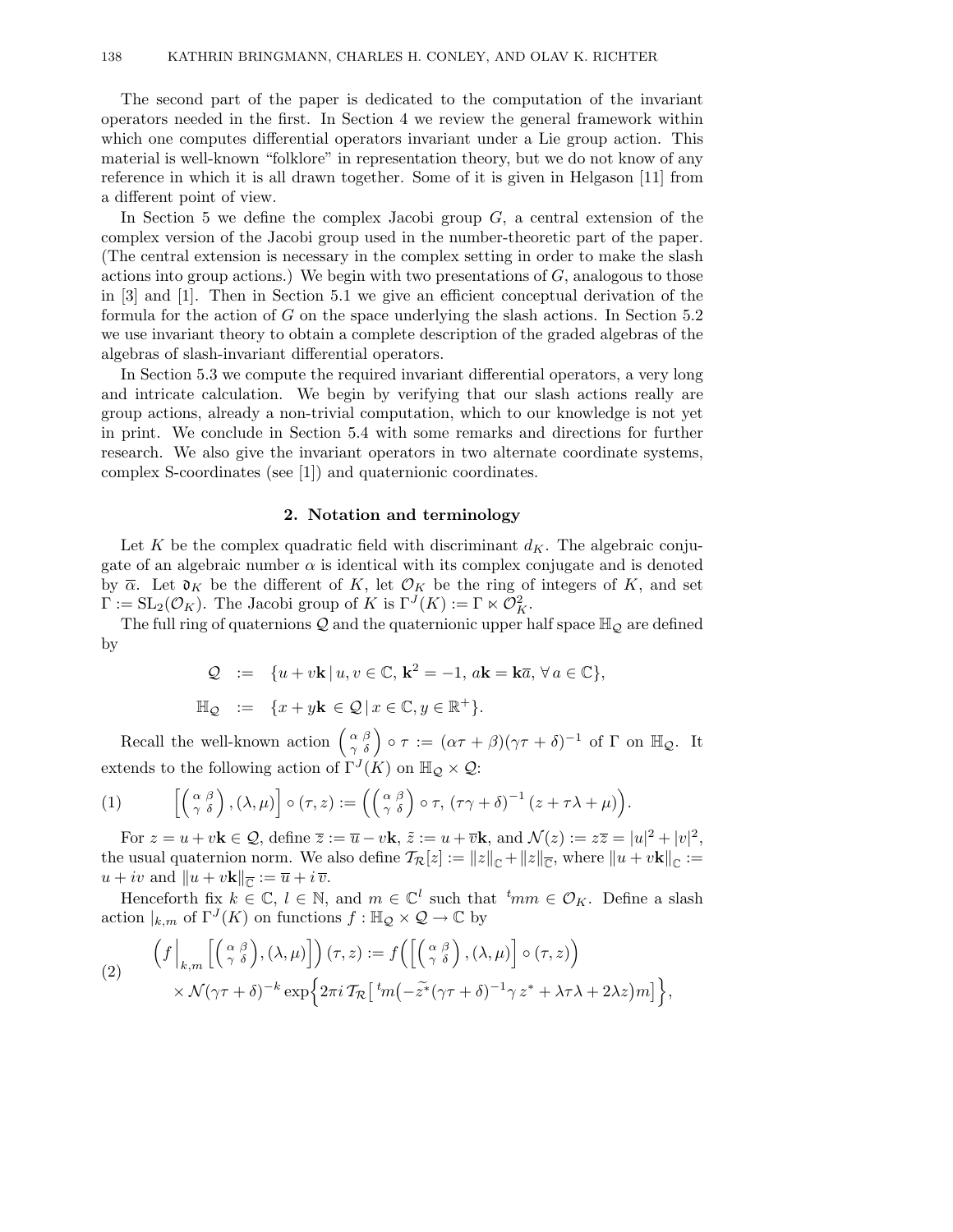where  $z^* = (z + \tau \lambda + \mu)$ . (In fact this action depends only on  $t_{mm}$  and  $t_{mm}$ , but it will be convenient to define it in terms of  $m$ .)

As indicated above, we use the coordinates  $(x, y, u, v)$  on  $\mathbb{H}_{\mathcal{Q}} \times \mathcal{Q}$  defined by  $(\tau, z) =$  $(x + y\mathbf{k}, u + v\mathbf{k})$ , where  $x, u, v \in \mathbb{C}$  and  $y \in \mathbb{R}^+$ . In Section 5 we will see that the following two differential operators are a basis for the space of second order operators on  $\mathbb{H}_{\mathcal{Q}} \times \mathcal{Q}$  invariant with respect to the  $(k,m)$ -slash action of  $SL_2(\mathbb{C}) \ltimes \mathbb{C}^2$ :

(3) 
$$
D_{k,m}^{z} := y(\partial_{u}\partial_{\overline{u}} + \partial_{v}\partial_{\overline{v}}) + 8\pi i \operatorname{Re}(\sqrt[k]{m_{m}} v \partial_{u}) - 8\pi \sqrt[k]{m_{m}} \operatorname{Re}(v \partial_{v}) + 16\pi^{2}((\sqrt[k]{m_{m}})^{2} - |\sqrt[k]{m_{m}}|^{2})v\overline{v}/y,
$$

$$
D_{k,m}^{\tau} := 4y^2 \partial_x \partial_{\overline{x}} + y^2 \partial_y^2 + (2k - 1)y \partial_y
$$
  
+ 8y Re $(v \partial_x \partial_{\overline{u}}) + 4y \partial_y$  Re $(v \partial_v)$   
+ 4v $\overline{v} (\partial_u \partial_{\overline{u}} + \partial_v \partial_{\overline{v}}) - 4 \operatorname{Im}^2 (v \partial_v) + 4(k - 1) \operatorname{Re}(v \partial_v)$   
+ 16\pi i Re $({}^t \overline{m} \overline{m} v^2 \partial_x) - 8\pi {}^t m \overline{m} v \overline{v} \partial_y$   
+ 16\pi i  $(v \overline{v}/y) \operatorname{Re}({}^t \overline{m} \overline{m} v \partial_u) - 16\pi {}^t m \overline{m} (v \overline{v}/y) \operatorname{Re}(v \partial_v)$   
+ 16\pi^2 (({}^t m \overline{m})^2 - |{}^t m m|^2)(v \overline{v}/y)^2 - 4(2k - 1)\pi {}^t m \overline{m} v \overline{v}/y.

As in [21] and [19], we will construct functions  $f : \mathbb{H}_{\mathcal{Q}} \times \mathcal{Q} \to \mathbb{C}$  which are  $(k,m)$ slash invariant and, in addition, are eigenfunctions of the invariant operator  $D_{k,m}^z$ . (Note that our notation differs slightly from the notation in [21] and [19].) The following definition is analogous to Definition 4.1.7 in Berndt and Schmidt [1]:

DEFINITION 2.1. A  $\mathbb{C}^{\infty}$ -function  $f : \mathbb{H}_{\mathcal{Q}} \times \mathcal{Q} \to \mathbb{C}$  is a  $(k, m)$ -Maass-Jacobi form over  $K$  if

- (i)  $(f|_{k,m}A)(\tau,z) = f(\tau,z)$  for all  $A \in \Gamma^J(K)$ .
- (*ii*) There exists  $\lambda \in \mathbb{C}$  such that  $D_{k,m}^z f = \lambda f$ .
- (iii)  $fy^{-k}$  is bounded in domains of type  $y \ge y_0, y_0 > 0$ .

*Remark:* The theta functions in [21] and [19] are explicit examples of  $(k, m)$ -Maass-Jacobi forms (on a subgroup of  $\Gamma^{J}(K)$ ) whenever the *index vector* m is either real or pure imaginary. Such theta functions are, in addition,  $(k, m)$ -slash invariant eigenfunctions of the invariant operator  $D_{k,m}^{\tau}$  if (and only if)  $k = 1/2$ . In particular, the theta function  $\Theta(\tau, z)$  in Section 3.3 is a simultaneous  $(1/2, 1)$ -slash invariant eigenfunction of the two invariant operators  $D_{1/2,1}^z$  and  $D_{1/2,1}^{\tau}$ , where **1** denotes a vector such <sup>t</sup>**11** = 1. Note that by Lemma 5.5,  $y^{-k+1/2} \Theta(\tau, z)$  is a simultaneous  $(k, 1)$ -slash invariant eigenfunction of the two invariant operators  $D_{k,1}^z$  and  $D_{k,1}^{\tau}$ . However, it is not clear if there are any further examples of simultaneous  $(k, m)$ -slash invariant eigenfunctions of the two invariant operators  $D_{k,m}^z$  and  $D_{k,m}^{\tau}$ .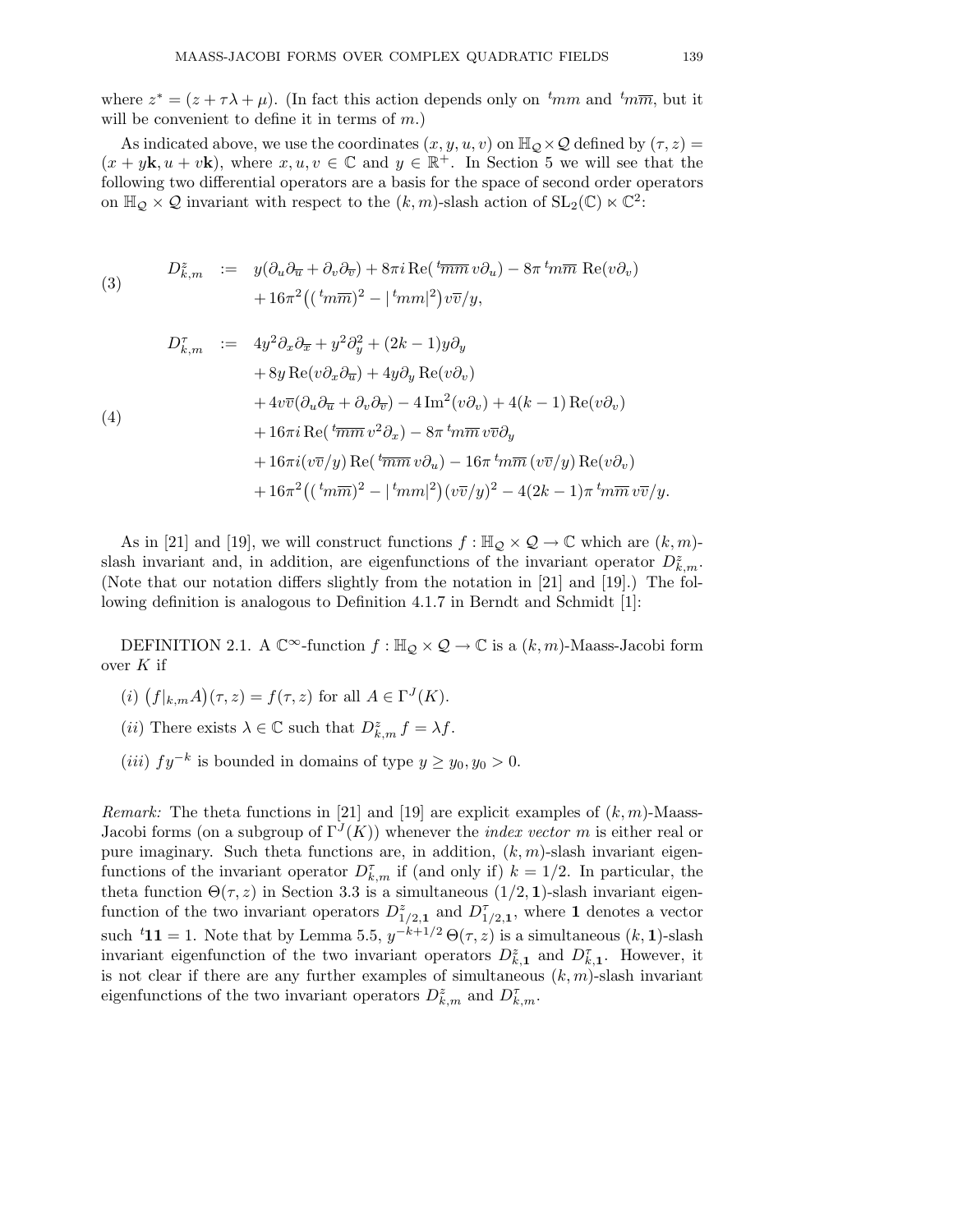# **3. Eisenstein series**

We now discuss Jacobi-Eisenstein series, which are explicit examples of  $(k, m)$ -Maass-Jacobi forms (and which are not eigenfunctions of the invariant operator  $D_{k,m}^{\tau}$ ). Throughout this section we assume  $k \in \mathbb{Z}$ ,  $m \in \mathbb{R}^l$ , and  $\,^t m m \in \mathbb{N}$ . In this setting the term  $t_{mm}$  factors out of the argument of the  $\mathcal{T}_{\mathcal{R}}$  in the definition of the  $(k,m)$ -slash action, and so the theory depends only on the scalar  $\,t_{mm}$ . For example, the formula for  $D_{k,m}^{\tilde{z}}$  reduces to

$$
D_{k,m}^{z} = y(\partial_{u}\partial_{\overline{u}} + \partial_{v}\partial_{\overline{v}}) + 8\pi i \, {}^{t} \! mm \operatorname{Re}(v\partial_{u}) - 8\pi \, {}^{t} \! mm \operatorname{Re}(v\partial_{v}),
$$

and the formula for  $D_{k,m}^{\tau}$  simplifies similarly.

For  $s \in \mathbb{C}$ , formally define the Jacobi-Eisenstein series

(5) 
$$
E_{k,m,s}(\tau,z) := \sum_{A \in \Gamma_{\infty}^J(K) \backslash \Gamma^J(K)} \left( y^{s-k+\frac{1}{2}} \big|_{k,m} A \right) (\tau,z),
$$

where  $\Gamma_{\infty}^{J}(K) = \left\{ \begin{bmatrix} \begin{pmatrix} 1 & \eta \\ 0 & 1 \end{pmatrix}, (0, n) \end{bmatrix} \mid \eta, n \in \mathcal{O}_K \right\}$ . It is easy to see that a set of representatives of  $\Gamma^J_\infty(K)\backslash \Gamma^J(K)$  is given by  $\left\{ \left[ \left( \begin{array}{cc} \alpha & \beta \\ \gamma & \delta \end{array} \right) , (\lambda \alpha, \lambda \beta) \right] \right\}$ , where  $(\gamma, \delta)$  runs through all elements of  $\mathcal{O}_K \times \mathcal{O}_K$  with  $(\gamma, \delta) = 1$ , i.e., the ideal generated by  $\gamma$  and  $\delta$  is equal to  $\mathcal{O}_K$ ,  $\alpha$  and  $\beta$  are chosen such that  $\left(\begin{array}{c} \alpha & \beta \\ \gamma & \delta \end{array}\right) \in \Gamma$ , and  $\lambda \in \mathcal{O}_K$ . A straightforward computation shows that

$$
E_{k,m,s}(\tau,z)
$$
\n
$$
= y^{s-k+\frac{1}{2}} \sum_{\substack{\gamma,\delta \in \mathcal{O}_K \\ (\gamma,\delta)=1}} \sum_{\lambda \in \mathcal{O}_K} \mathcal{N}(\gamma \tau + \delta)^{-s-\frac{1}{2}} \exp\left\{2\pi i \, \lim_{\gamma \to \infty} T_{\mathcal{R}}\left[-\tilde{z}(\gamma \tau + \delta)^{-1} \gamma z + 2\tilde{z}(\gamma \tau + \delta)^{-1} \lambda + \lambda(\alpha \tau + \beta)(\gamma \tau + \delta)^{-1} \lambda\right]\right\},\,
$$

where  $\alpha$  and  $\beta$  are chosen so that  $\begin{pmatrix} \alpha & \beta \\ \gamma & \delta \end{pmatrix} \in \Gamma$ . In Section 3.1 we will show that  $E_{k,m,s}$  is absolutely convergent for  $\text{Re}(s) > 7/2$ . If in addition, k is even, then the expression in (6) yields that  $\lim_{y \to \infty} E_{k,m,k-1/2}(y\mathbf{k},0) = 1$  (see also Section 2 of Ziegler [25]). In particular, the Jacobi-Eisenstein series  $E_{k,m,s}(\tau,z)$  does non vanish identically. In the domain of absolute convergence  $E_{k,m,s}(\tau,z)$  is invariant under (2), and it is annihilated by  $D_{k,m}^z$ . In Section 3.2 we will give the Fourier expansion of the Eisenstein series and in Section 3.3 we will demonstrate (in the special case that  $K = \mathbb{Q}(i)$  and  ${}^{t}mm = 1$ ) that  $E_{k,m,s}(\tau,z)$  has a meromorphic continuation to the entire s-plane.

**3.1. Convergence.** We will regard  $E_{k,m,s}$  as a subseries of the Jacobi-Eisenstein series of higher degree defined in Section 2 of [25], and show that it converges absolutely if Re  $(s) > 7/2$ . Let  $\{\omega_1, \omega_2\}$  be an integral basis of  $\mathcal{O}_K$  and set  $\Omega := \left(\frac{\omega_1}{\omega_1} \frac{\omega_2}{\omega_2}\right)$ . Note that  $\Omega^{-1} = \begin{pmatrix} \nu_1 & \overline{\nu}_1 \\ \nu_2 & \overline{\nu}_2 \end{pmatrix}$ , where  $\{\nu_1, \nu_2\}$  is an integral basis for  $\mathfrak{d}_K^{-1}$ . Furthermore, for  $\tau = x + y\mathbf{k} \in \mathbb{H}_{\mathcal{Q}}$ , let  $Z^* := \left(\begin{array}{c} x \\ iy \end{array} \right)$  and  $Z := {}^t\Omega Z^*\Omega$ . It is not difficult to see that  $Z \in \mathbb{H}_2$ , the Siegel upper half space of degree 2 (see [18]). If  $\eta \in \mathbb{C}$ , then let diag( $\eta$ ) =  $\begin{pmatrix} \eta & 0 \\ 0 & \overline{\eta} \end{pmatrix}$ ). For  $\begin{pmatrix} \alpha & \beta \\ \gamma & \delta \end{pmatrix} \in \Gamma$ , set  $\begin{pmatrix} A^* & B^* \\ C^* & D^* \end{pmatrix} = \begin{pmatrix} \text{diag}(\alpha) & \text{diag}(\beta) \\ \text{diag}(\gamma) & \text{diag}(\delta) \end{pmatrix}$ diag( $\gamma$ ) diag( $\delta$ ) ) and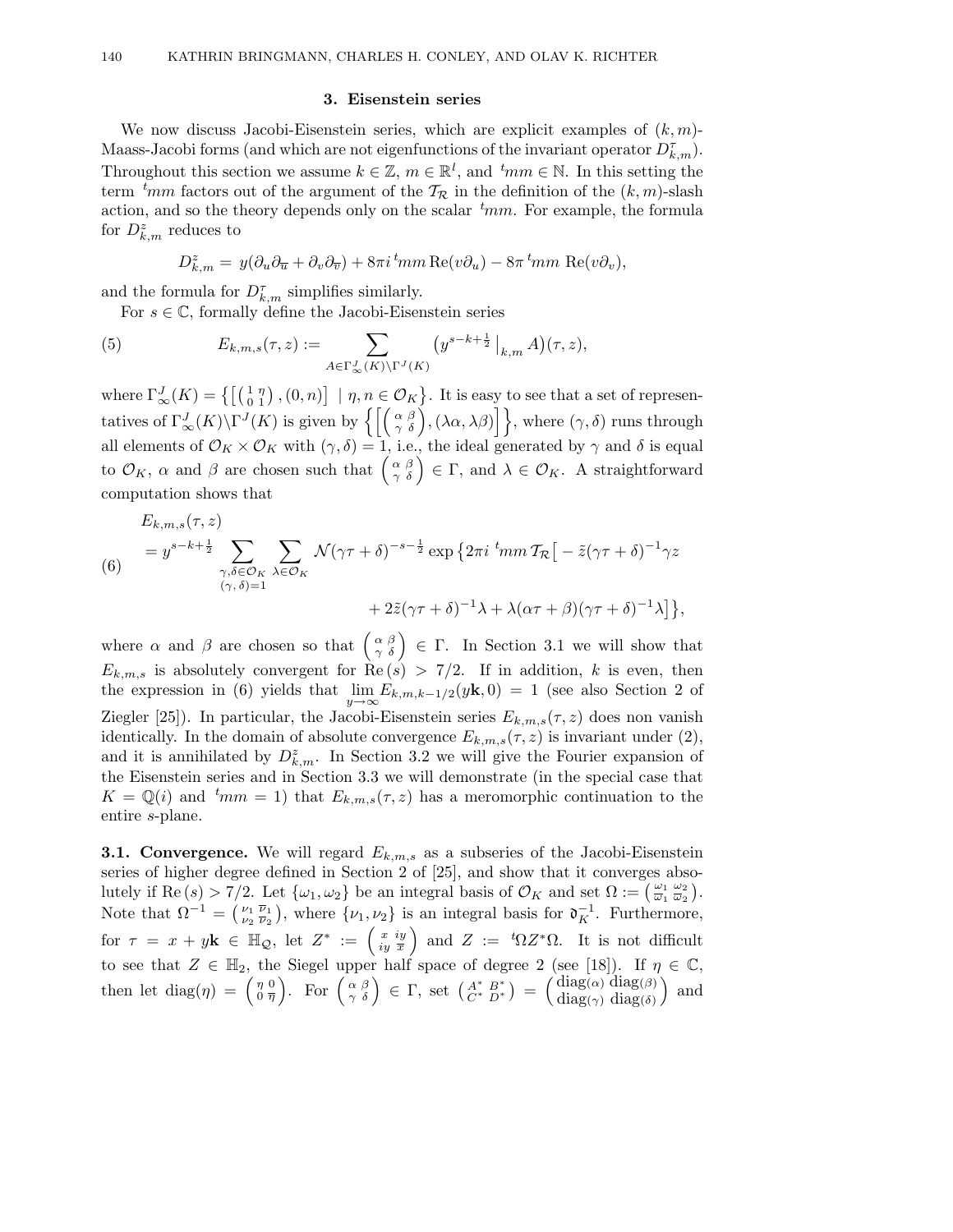$$
\begin{aligned} \left(\begin{smallmatrix} A & B \\ C & D \end{smallmatrix}\right) &= \begin{pmatrix} \iota_{\Omega} A^* \iota_{\Omega}^{-1} & \iota_{\Omega} B^* \Omega \\ \Omega^{-1} C^* \iota_{\Omega}^{-1} & \Omega^{-1} D^* \Omega \end{pmatrix} . \text{ As in [18],} \\ \tau &\mapsto \begin{pmatrix} \alpha & \beta \\ \gamma & \delta \end{pmatrix} \circ \tau \in \mathbb{H}_{\mathcal{Q}} \quad \text{corresponds to} \quad Z \mapsto (AZ + B)(CZ + D)^{-1} \in \mathbb{H}_{2}, \end{aligned}
$$

and if  $\begin{pmatrix} \alpha & \beta \\ \gamma & \delta \end{pmatrix} \in \Gamma_0(\mathfrak{d}_K) := \left\{ \begin{pmatrix} \alpha & \beta \\ \gamma & \delta \end{pmatrix} \in \Gamma \, \middle| \, \gamma \in \mathfrak{d}_K \right\}$ , then  $\left( \begin{smallmatrix} A & B \\ C & D \end{smallmatrix} \right) \in \text{Sp}_4(\mathbb{Z})$ , the symplectic group over the integers. Moreover, we find that

(7) 
$$
\mathcal{N}(\gamma \tau + \delta) = \det(CZ + D),
$$

(8) 
$$
\mathcal{T}_{\mathcal{R}}\left[\tilde{z}(\gamma\tau+\delta)^{-1}\gamma z\right] = W(CZ+D)^{-1}C \,^tW,
$$

(9) 
$$
\mathcal{T}_{\mathcal{R}}\left[\tilde{z}(\gamma\tau+\delta)^{-1}\lambda\right] = W(CZ+D)^{-1}{}^{t}\Lambda,
$$

(10)  $\mathcal{T}_{\mathcal{R}}\left[\lambda(\alpha\tau+\beta)(\gamma\tau+\delta)^{-1}\lambda\right] = \Lambda(AZ+B)(CZ+D)^{-1}{}^{t}\Lambda,$ 

where  ${}^tW = {}^t\Omega \left( \frac{||z||_0}{||z||_0}\right)$  $\left\Vert z\right\Vert _{\overline{\mathbb{C}}}$  $\Big) \in \mathbb{C}^2$  and  ${}^t \Lambda = \Omega^{-1} \left( \frac{\lambda}{\lambda} \right)$ λ  $\Big) \in \mathbb{Z}^2.$ 

Note that  $\Gamma_0$  ( $\mathfrak{d}_K$ ) has finite index in  $\Gamma$  and hence (7), (8), (9), and (10) imply that  $E_{k,m,k-1/2}$  can be regarded as a finite sum of subseries of the Jacobi-Eisenstein series  $E_{k, tmm}^{(2)}(Z, W)$  in [25]. Theorem 2.1 in [25] yields that  $E_{k,m,k-1/2}$  converges absolutely if  $k > 4$ . Hence  $E_{k,m,s}$  converges absolutely if Re  $(s) > 7/2$ .

**3.2. Fourier expansion.** The following proposition gives the Fourier expansion of the above Eisenstein series.

PROPOSITION 3.1. The function  $E_{k,m,s}$  has a Fourier expansion of the form

$$
y^{-s+k-\frac{1}{2}} E_{k,m,s}(\tau,z) = \sum_{n',r' \in \mathfrak{d}_{K}^{-1}} a_{n',r',m}(y,v) \exp \{2\pi i \mathcal{T}_{\mathcal{R}} [n'x + r'u] \}.
$$

The Fourier coefficients  $a_{n',r',m}(y, v)$  are given by

(11) 
$$
a_{n',r',m}(y,v) = \delta_{n',r',m} \cdot |\mathcal{O}_K^*| + \frac{1}{d_K} \sum_{\gamma \in \mathcal{O}_K} \mathcal{N}(\gamma)^{-s-\frac{1}{2}} \cdot H_{m,\gamma}(n',r') \cdot K(m,n',r').
$$

Here we define  $\delta_{n',r',m}$  to be  $\exp\left\{2\pi i \mathcal{T}_{\mathcal{R}}\left[n'v\mathbf{k} + \sqrt{r'\bar{r}'}y\mathbf{k}\right]\right\}$  if there exists  $\lambda \in \mathcal{O}_K$ such that  $n' = 2\lambda^t m m$ ,  $r' = \frac{t m}{\lambda^2}$ , and 0 otherwise. We also define

$$
H_{m,\gamma}(n',r') := \sum_{\substack{\delta \in (\mathcal{O}_K/\gamma \mathcal{O}_K)^* \\ \lambda \in (\mathcal{O}_K/\gamma \mathcal{O}_K)}} \exp\big\{2\pi i \mathcal{T}_{\mathcal{R}}\big[\gamma^{-1}(\,{}^t m m \delta^{-1} \lambda^2 + \delta n' - \lambda r')\big]\big\},
$$

where  $\delta^{-1}$  denotes the inverse of  $\delta$  modulo  $\gamma$  and

$$
K(m, n', r') := \int_{\mathbb{C}\times\mathbb{C}} \mathcal{N}(\tau)^{-s-\frac{1}{2}} \exp\{-2\pi i \mathcal{T}_{\mathcal{R}}[n'x + r'u + \,^t m m \tilde{z}\tau^{-1}z]\} dx du.
$$

PROOF: We use the expression in (6) and distinguish between the cases  $\gamma = 0$  and  $\gamma \neq 0$ . The contribution from  $\gamma = 0$  is

$$
y^{s-k+\frac{1}{2}}\cdot |\mathcal{O}_K^*| \sum_{\lambda\in\mathcal{O}_K} \exp\bigl\{2\pi i \;{}^t\!mm\,\mathcal{T}_{\mathcal{R}}[2\tilde z\lambda + \lambda\tau\lambda]\bigr\},
$$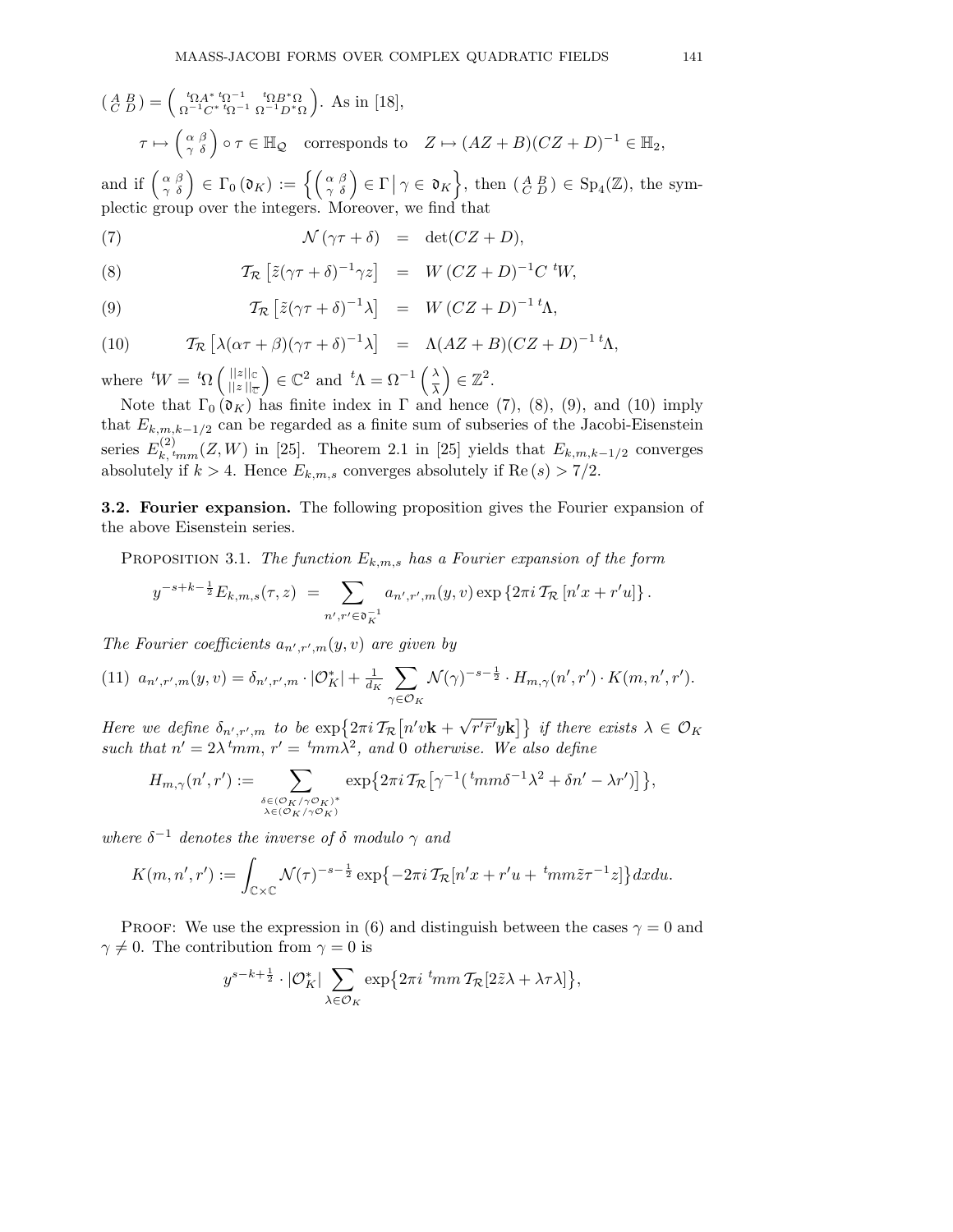which yields the first summand in (11). To compute the contribution from  $\gamma \neq 0$ , we use the identity

$$
\mathcal{T}_{\mathcal{R}}\left[-\tilde{z}(\gamma\tau+\delta)^{-1}\gamma z+2\tilde{z}(\gamma\tau+\delta)^{-1}\lambda+\lambda(\alpha\tau+\beta)(\gamma\tau+\delta)^{-1}\lambda\right]
$$
  
= 
$$
\mathcal{T}_{\mathcal{R}}\left[-(\tilde{z}-\lambda\gamma^{-1})(\gamma\tau+\delta)^{-1}\gamma(z-\lambda\gamma^{-1})+\alpha\gamma^{-1}\lambda^{2}\right],
$$

which can be easily verified. Replacing  $\lambda$  by  $\lambda + \gamma l$  and  $\delta$  by  $\delta + \gamma d$ , where  $l, d \in \mathcal{O}_K$ ,  $\lambda \in (\mathcal{O}_K/\gamma \mathcal{O}_K)$ , and  $\delta \in (\mathcal{O}_K/\gamma \mathcal{O}_K)^*$ , respectively, we find that the contribution from  $\gamma \neq 0$  is given by

$$
\sum_{\substack{\gamma \in \mathcal{O}_K \\ \gamma \neq 0}} \mathcal{N}(\gamma)^{-s-\frac{1}{2}} \sum_{\substack{\delta \in (\mathcal{O}_K/\gamma\mathcal{O}_K)^* \\ \lambda \in (\mathcal{O}_K/\gamma\mathcal{O}_K)}} \exp\left\{2\pi i \, {^tmm}\mathcal{T}_{\mathcal{R}}\left[\alpha \gamma^{-1} \lambda^2\right]\right\} \sum_{d,l \in \mathcal{O}_K} \mathcal{N}\left(\tau + \delta \gamma^{-1} + d\right)^{-s-\frac{1}{2}}
$$

 $\times \exp\left\{2\pi i \, {}^tmm\mathcal{T}_{\mathcal{R}}\left[-\left(\tilde{z}-l-\lambda\gamma^{-1}\right)\left(\tau+\delta\gamma^{-1}+d\right)^{-1}\left(z-l-\lambda\gamma^{-1}\right)\right]\right\}.$ 

To complete the proof, it will suffice to compute the Fourier expansion of

$$
\mathcal{F}(\tau,z) := \sum_{d,l \in \mathcal{O}_K} \mathcal{N}(\tau+d)^{-s-\frac{1}{2}} \exp\{2\pi i \, \, \text{Im} \, \pi \mathcal{T}_{\mathcal{R}}\left[-\left(\tilde{z}-l\right)\left(\tau+d\right)^{-1}\left(z-l\right)\right]\}.
$$

This function is periodic with respect to  $\mathcal{O}_K \times \mathcal{O}_K$ , so it has a Fourier expansion

$$
\mathcal{F}(\tau, z) = \sum_{n', r' \in \mathfrak{d}_K^{-1}} a_{n', r'}(y, v) \exp\{2\pi i \mathcal{T}_{\mathcal{R}}[n'x + r'u]\}, \text{ where}
$$
\n
$$
a_{n', r'}(y, v) = \frac{1}{d_K} \int_{\mathbb{C} \times \mathbb{C}} \mathcal{N}(\tau)^{-s - \frac{1}{2}} \exp\{-2\pi i \mathcal{T}_{\mathcal{R}}[n'x + r'u + \, ^t m m \tilde{z}\tau^{-1}z]\} dx du.
$$

**3.3. Meromorphic continuation.** According to general theory, Eisenstein series have a meromorphic continuation and satisfy a certain matrix functional equation. However, one cannot apply the Langlands theory directly, since the Jacobi group of K is not reductive. In the special case that  $K = \mathbb{Q}(i)$  and  ${}^{t}mm = 1$ , we will sketch a very elementary proof that  $E_{k,m,s}$  has a meromorphic continuation to the entire s-plane. Bernhard Heim kindly informed the authors that he has used a similar idea in a different setting; for more details see [8]. For the remainder of this section let  $K = \mathbb{Q}(i)$  and let **1** denote a vector such  ${}^t\mathbf{11} = 1$ . Consider the Jacobi theta function

(12) 
$$
\Theta(\tau,z) := \sum_{\lambda \in \mathcal{O}_K} \exp\{2\pi i \mathcal{T}_{\mathcal{R}}[\lambda \tau \lambda + 2\lambda z]\}.
$$

If  $[M, (\lambda, \mu)] \in \Gamma_0(4 \mathfrak{d}_K) \ltimes \mathcal{O}_K^2$ , then (see Theorem 3 in [19])

(13) 
$$
\left(\Theta\left|\frac{1}{\frac{1}{2},1}\left[M,\left(\lambda,\mu\right)\right]\right)(\tau,z)=\chi(M)\Theta(\tau,z),
$$

where  $\chi(M)$  is an eighth root of unity. In Section 4 of [18],  $\chi(M)$  is determined explicity in some important special cases. In particular, if  $M = (\begin{smallmatrix} * & * \\ \gamma & \delta \end{smallmatrix})$ , where  $\mathcal{N}(\delta) = p$ is an odd rational prime, then the results in [18] together with Proposition 4.6 of [12] imply that

(14) 
$$
\chi\left(\left(\begin{smallmatrix} * & * \\ \gamma & \delta \end{smallmatrix}\right)\right) = \left(\begin{smallmatrix} \gamma \\ \delta \end{smallmatrix}\right),
$$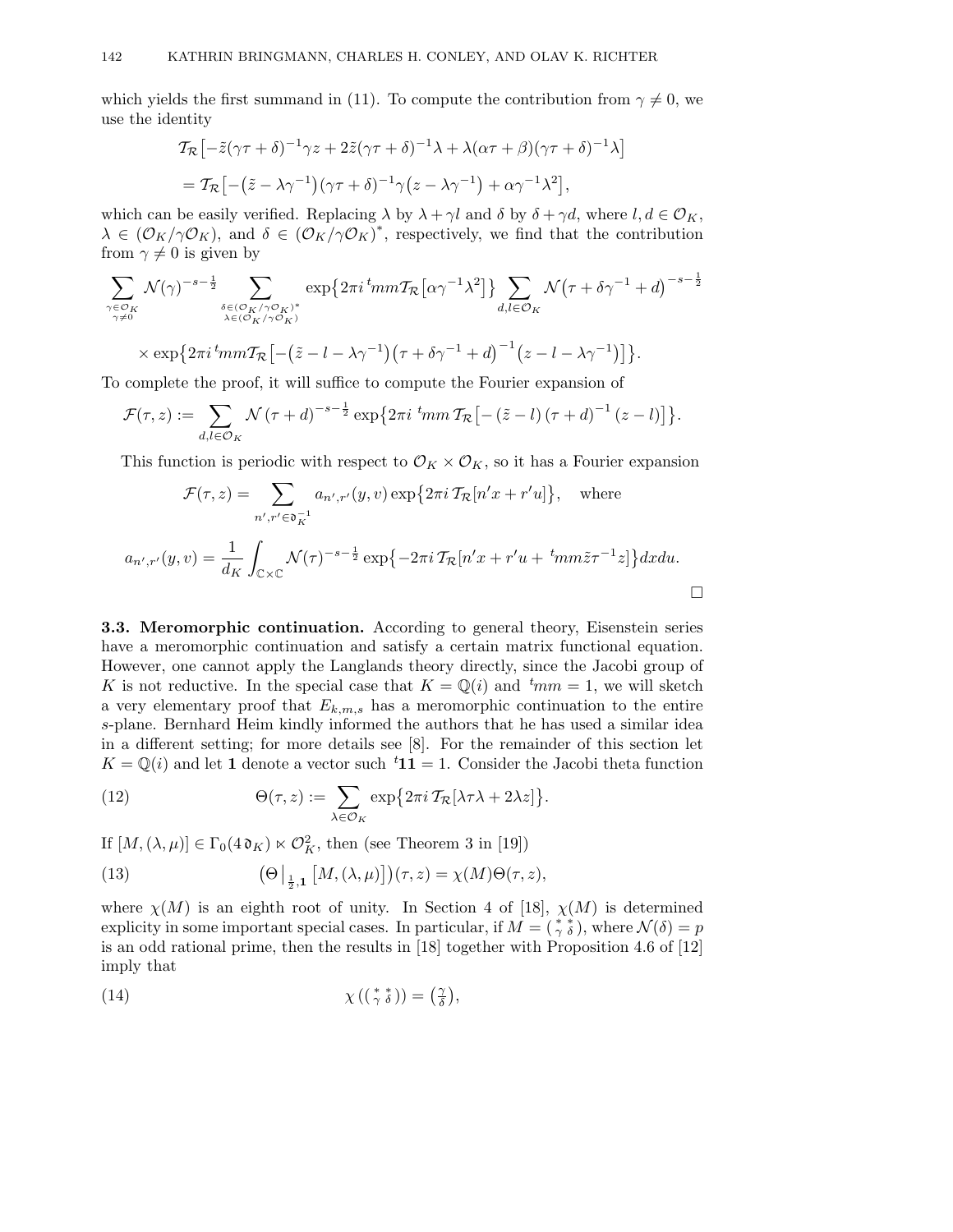where  $\left(\frac{1}{\delta}\right)$  is the quadratic symbol over  $\mathcal{O}_K$ . Note that (13) holds for all quadratic fields, but the formula for the root of unity in (14) is more complicated for an arbitrary complex quadratic field. Furthermore, if  $\eta \in \mathcal{O}_K$ , then  $\Theta(\tau + \eta, z) = \Theta(\tau, z)$ and hence  $\chi((\gamma^*,\delta)) = \chi((\gamma^*,\gamma^*_{\eta+\delta}))$ . By Dirichlet's primes in progression theorem for number fields (see Hecke [7]) the arithmetic progression  $\{\gamma\eta + \delta\}_{\eta \in \mathcal{O}_K}$  contains infinitely many first degree primes, which yields that (14) holds for all  $M \in \Gamma_0(4\mathfrak{d}_K)$ , i.e, for  $\left[\left(\begin{array}{cc} \alpha & \beta \\ \gamma & \delta \end{array}\right),(\lambda,\mu)\right] \in \Gamma_0(4\mathfrak{d}_K) \ltimes \mathcal{O}_K^2$  we have

(15) 
$$
\left(\Theta\Big|_{\frac{1}{2},1}\left[\left(\begin{array}{c} \alpha & \beta \\ \gamma & \delta \end{array}\right), (\lambda,\mu)\right]\right)(\tau,z) = \left(\frac{\gamma}{\delta}\right)\Theta(\tau,z).
$$

It is easy to check that (6) can be rewritten as

(16) 
$$
E_{k,1,s}(\tau,z) = y^{s-k+\frac{1}{2}} \sum_{\substack{\gamma,\delta \in \mathcal{O}_K \\ (\gamma,\delta)=1}} \mathcal{N}(\gamma\tau+\delta)^{-s} \big(\Theta\big|_{\frac{1}{2},1} [M,(0,0)]\big)(\tau,z).
$$

Let  $M_j = \begin{pmatrix} * & * \\ \gamma_j & \delta_j \end{pmatrix}$  be a (finite) set of representatives of right cosets of  $\Gamma$  modulo  $\Gamma_0(4\mathfrak{d}_K)$ , i.e.,  $\Gamma = \cup \Gamma_0(4\mathfrak{d}_K)M_j$ . We apply (15) in (16) and write  $(\tau_j, z_j) :=$  $[(M_j, (0, 0)] \circ (\tau, z)$  to find that

(17) 
$$
E_{k,1,s}(\tau,z) = y^{s-k+\frac{1}{2}} \sum_{j} \mathcal{N} (\gamma_j \tau + \delta_j)^{-s} (\Theta|_{\frac{1}{2},1} [M_j, (0,0)])(\tau, z) E(s, \tau_j),
$$

where

(18) 
$$
E(s,\tau) := \sum_{\substack{\gamma \in 4 \mathfrak{d}_K \\ \delta \in \mathcal{O}_K \\ (\gamma,\delta)=1}} \left(\frac{\gamma}{\delta}\right) \mathcal{N}(\gamma \tau + \delta)^{-s}.
$$

Now one can proceed exactly as in Shimura [20] to show that the Eisenstein series in (18) has a meromorphic continuation to the entire s-plane. This is accomplished by determining the Fourier expansion of  $E(s, \tau)$ . The integrals that occur are well known (see for example  $[4]$ ) and lead to K-Bessel functions which have a meromorphic continuation and which are of exponential decay. In addition, the proof of the meromorphic continuation of  $E(s, \tau)$  relies on exact formulas of Gauss sums over  $\mathbb{Q}(i)$ and on the continuation of certain L-functions. We omit the details.

The sum in (17) is finite and we conclude that the Eisenstein series  $E_{k,1,s}(\tau,z)$  has a meromorphic continuation to the entire s-plane.

# **4. Invariant differential operators**

The remainder of the paper is devoted to the representation theory and invariant theory necessary to deduce the differential operators  $D_{k,m}^z$  and  $D_{k,m}^{\tau}$  given in (3) and (4). In this section we establish the general framework in which invariant differential operators are computed. This material is known to representation theorists, but to our knowledge there is no one reference in which one can find all of it together.

Fix a real Lie group G, a closed subgroup K, and a representation  $\sigma$  of K on a complex finite dimensional vector space V. We will usually write simply kv for  $\sigma(k)v$ . The complex G-vector bundle  $G \times_K V$  over the homogeneous space  $G/K$  is defined to be the set of equivalence classes in  $G \times V$  of the relation  $(gk, v) \sim (g, kv)$  for all  $k \in K$ . We will write  $[g, v]$  for the equivalence class of  $(g, v)$ . The projection to  $G/K$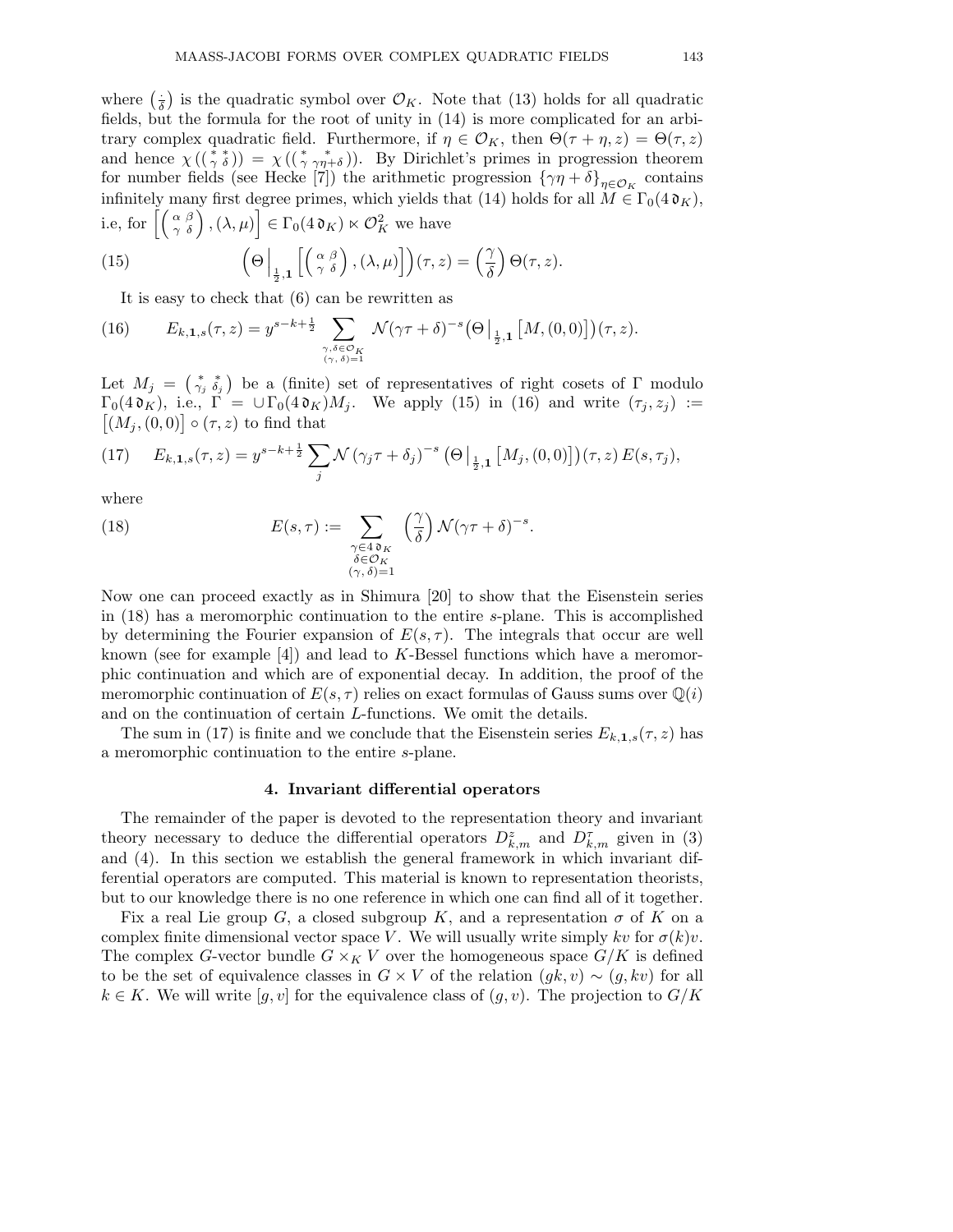is of course  $[g, v] \mapsto gK$ , and the G-structure is given by left multiplication in the first coordinate:  $g'[g, v] = [g'g, v]$ .

Write  $C^{\infty}(G/K : G \times_K V)$  for the space of smooth sections of  $G \times_K V$ . Suppose that  $W$  is another complex finite dimensional representation of  $K$ . The smooth  $W$ valued differential operators on  $G\times_K V$ , i.e., the differential operators from  $C^\infty(G/K)$ :  $G \times_K V$  to  $C^{\infty}(G/K : G \times_K W)$ , may themselves be regarded as sections of a Gvector bundle over  $G/K$ . In order to define this bundle, let us use the standard notation  $\mathfrak{g}_0$  for the real Lie algebra of G and  $\mathfrak{g}$  for its complexification:

$$
\mathfrak{g}_0:=\mathrm{Lie}_{\mathbb{R}}(G),\quad \mathfrak{g}:=\mathfrak{g}_0\otimes \mathbb{C}.
$$

Write  $\mathfrak{U}(\mathfrak{g})$  for the universal enveloping algebra of  $\mathfrak{g}$  and  $\mathfrak{U}^r(\mathfrak{g})$  for its degree filtration. As usual, define

$$
\mathfrak{U}(\mathfrak{g}) \otimes_{\mathfrak{k}} V := \big( \mathfrak{U}(\mathfrak{g}) \otimes V \big) \big/ \operatorname{Span}_{\mathbb{C}} \big\{ ZY \otimes v - Z \otimes Yv : Z \in \mathfrak{U}(\mathfrak{g}), Y \in \mathfrak{k}, v \in V \big\}.
$$

This space is a g-module under left multiplication, which does not preserve the finite dimensional filtration  $\mathfrak{U}^r(\mathfrak{g})\otimes_{\mathfrak{p}} V$ . However, the restriction of this action to  $\mathfrak{k}$  is equal to the ad  $\otimes \sigma$  action, which does preserve the filtration and so lifts to a K-action.

PROPOSITION 4.1. For any two complex finite dimensional representations V and W of K, there is a G-covariant linear isomorphism from the space of sections

$$
C^\infty\bigl(G/K:G\times_K\bigl[W\otimes (\mathfrak{U}(\mathfrak{g})\otimes_{\mathfrak{k}} V^*)\bigr]\bigr)
$$

to the space of smooth W-valued differential operators on  $G \times_K V$ . It carries the degree filtration of  $\mathfrak U$  to the order filtration of the differential operators, and it respects composition up to symbol.

PROOF: The space of sections  $C^{\infty}(G/K : G \times_K V)$  may be regarded as the space  $C^{\infty}(G:V)^K$  of smooth functions  $f:G\to V$  such that  $f(gk^{-1})=kf(g)$  for all  $g\in G$ and  $k \in K$ . Given an element  $[g, w \otimes (Z \otimes_{\mathfrak{k}} \lambda)]$  of  $G \times_K (W \otimes (\mathfrak{U}(\mathfrak{g}) \otimes_{\mathfrak{k}} V^*))$ , we define a differential operator  $D[g, w \otimes (Z \otimes_{\mathfrak{k}} \lambda)]$  supported at  $gK$  from  $C^{\infty}(G/K : G \times_K V)$ to W by

$$
D[g, w \otimes (Z \otimes_{\mathfrak{k}} \lambda)]f := w \lambda \bigl(f(gZ)\bigr),
$$

where  $f(gZ)$  denotes  $(\rho(Z)f)(g)$ ,  $\rho$  being the right regular action. It is easy to check that  $D$  defines a linear isomorphism with the required properties.  $\Box$ 

Let us write  $\mathbb{D}(G/K, V, W)$  for the space of smooth G-covariant differential operators from smooth sections of  $G \times_K V$  to smooth sections of  $G \times_K W$ . For any group H and any representation M of H, we will always write  $M^H$  for the H-fixed vectors of M. The following corollary of Proposition 4.1 is immediate from the well-known fact that  $C^{\infty}(G/K:G\times_K V)^G$  is in canonical bijection with  $V^K$ .

COROLLARY 4.2. There is a linear isomorphism from  $(W \otimes (\mathfrak{U}(\mathfrak{g}) \otimes_{\mathfrak{k}} V^*))^K$  to  $\mathbb{D}(G/K, V, W)$ . It carries the degree filtration of  $\mathfrak U$  to the order filtration of  $\mathbb D$  and respects composition up to symbol.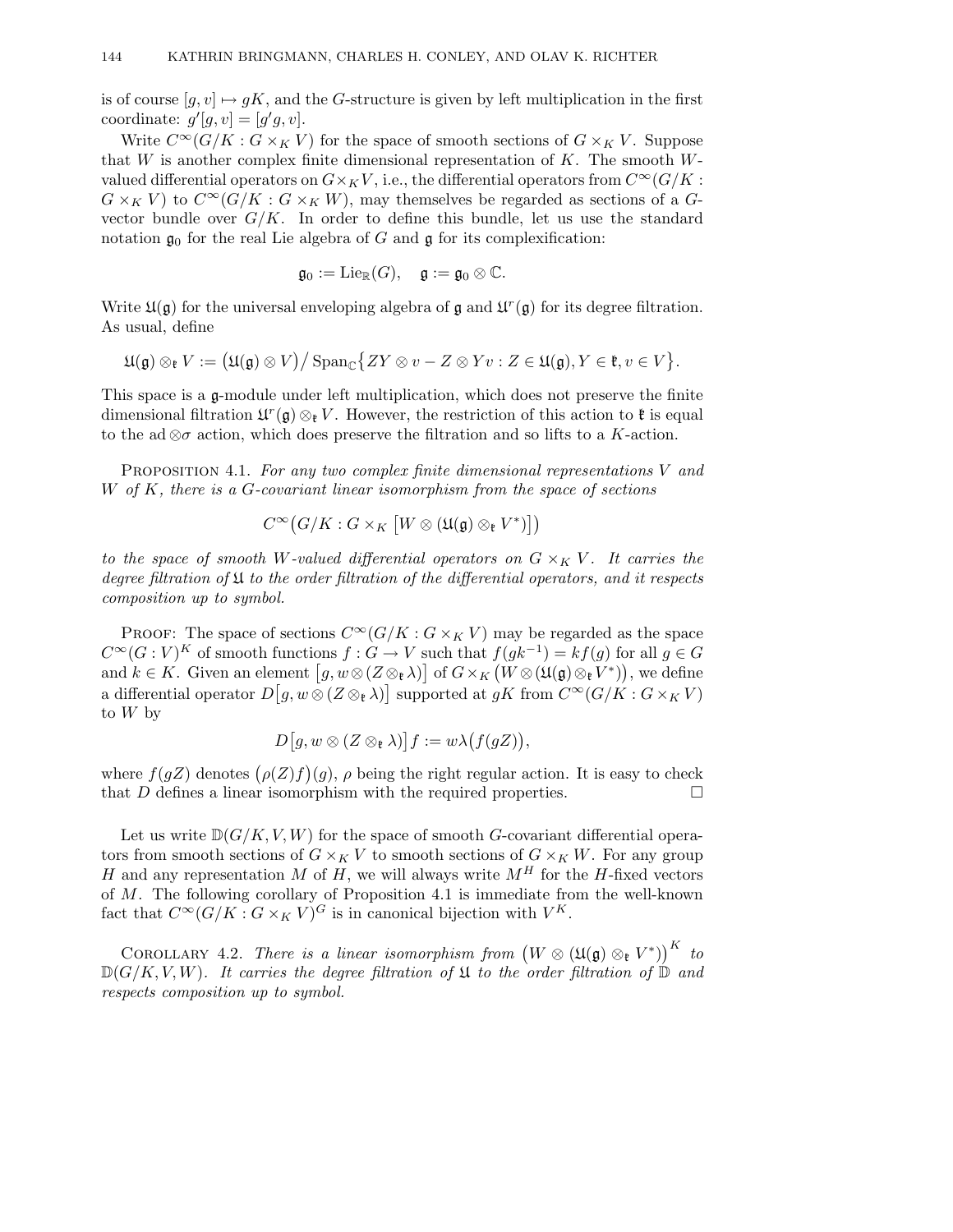**4.1. The**  $\mathfrak{k}$ **-split case.** Henceforth we restrict to the setting of [11]: we assume that there exists a K-splitting  $\mathfrak{k} \oplus \mathfrak{m}$  of  $\mathfrak{g}$ . In this case the Poincaré-Birkhoff-Witt theorem shows that  $\mathfrak{U}(\mathfrak{g})$  is K-equivalent to  $\mathcal{S}(\mathfrak{m}) \otimes \mathfrak{U}(\mathfrak{k})$ , where  $\mathcal{S}(\mathfrak{m})$  denotes the symmetric algebra of m. It follows that  $\mathfrak{U}(\mathfrak{g}) \otimes_{\mathfrak{k}} V$  is K-equivalent to  $\mathcal{S}(\mathfrak{m}) \otimes V$  for any representation  $V$  of  $K$ , so Corollary 4.2 reduces to:

COROLLARY 4.3. Suppose that  $\mathfrak{g} = \mathfrak{k} \oplus \mathfrak{m}$  is a K-splitting. Then there is a linear isomorphism from  $(S(\mathfrak{m}) \otimes W \otimes V^*)^K$  to  $D(G/K, V, W)$  which carries the degree filtration of S to the order filtration of  $D$  and respects composition up to symbol.

**4.2. Line bundles.** Let  $\chi$  be a 1-dimensional character of  $K$ , i.e., a smooth homomorphism from K to  $\mathbb{C}^{\times}$ . Write  $\mathbb{C}_{\chi}$  for the associated 1-dimensional representation of  $K$  on  $\mathbb{C}$ . In this paper we will be interested in invariant differential operators from  $C^{\infty}(G/K : G \times_K \mathbb{C}_{\chi})$  to itself. Here Corollary 4.3 reduces to:

COROLLARY 4.4. Suppose that  $\mathfrak{g} = \mathfrak{k} \oplus \mathfrak{m}$  is a K-splitting and  $\chi$  is a 1-dimensional character of K. Then there is a linear isomorphism from  $\mathcal{S}(\mathfrak{m})^K$  to  $\mathbb{D}(G/K,\mathbb{C}_\mathcal{Y},\mathbb{C}_\mathcal{Y})$ which carries the degree filtration of S to the order filtration of  $\mathbb D$  and is an algebra isomorphism up to symbol.

**4.3. The topologically trivial case.** We will be concerned with topologically trivial G-line bundles over  $G/K$ . The space of sections of such a bundle may be identified with  $C^{\infty}(G/K)$ , and under any such identification the natural action of G on the sections goes over to an action on functions given by a *cocycle* (see Lemma 4.6 below). We will need the following elementary definitions and lemmas from group cohomology; their proofs are easy exercises and are omitted.

DEFINITION 4.1. A smooth function  $\alpha$ :  $G \times G/K \to \mathbb{C}^\times$  is a scalar 1-cocycle of  $G$  on  $G/K$  if

$$
\alpha(gg',x) = \alpha(g,g'x)\alpha(g',x)
$$

for all  $g, g' \in G$  and  $x \in G/K$ . We write  $Z^1(G,K)$  for the set of all such cocycles. Note that it forms a group under multiplication.

Given any smooth function  $b: G/K \to \mathbb{C}^{\times}$ , its *coboundary* is the function  $\partial b$ :  $G \times G/K \to \mathbb{C}^\times$  defined by

$$
\partial b(g, x) := b(x)/b(gx).
$$

We write  $B^1(G, K)$  for the set of all such coboundaries. Note that it is a subgroup of  $Z^1(G, K)$ .

The quotient group  $Z^1/B^1$  is called  $H^1(G, K)$ , the scalar 1-cohomology group of G on  $G/K$ . Given  $\alpha \in \mathbb{Z}^1$ , we write  $[\alpha]$  for its cohomology class, i.e., the coset  $\alpha B^1$ . Two cocycles  $\alpha$  and  $\beta$  are said to be *cohomologous* if  $[\alpha]=[\beta]$ .

LEMMA 4.5. Associated to any  $\alpha \in Z^1(G,K)$  is a representation  $\lambda_{\alpha}$  of G on  $C^{\infty}(G/K)$ , defined by

$$
(\lambda_{\alpha}(g)f)(x) := \alpha(g^{-1}, x)f(g^{-1}x).
$$

The equivalence classes of these representations are in bijection with  $H^1$ : given two 1-cocycles  $\alpha$  and  $\beta$ , the representations  $\lambda_{\alpha}$  and  $\lambda_{\beta}$  are equivalent if and only if  $[\alpha]=[\beta]$ . More precisely, suppose that  $[\alpha]=[\beta]$ . Then the quotient  $\beta/\alpha$  is a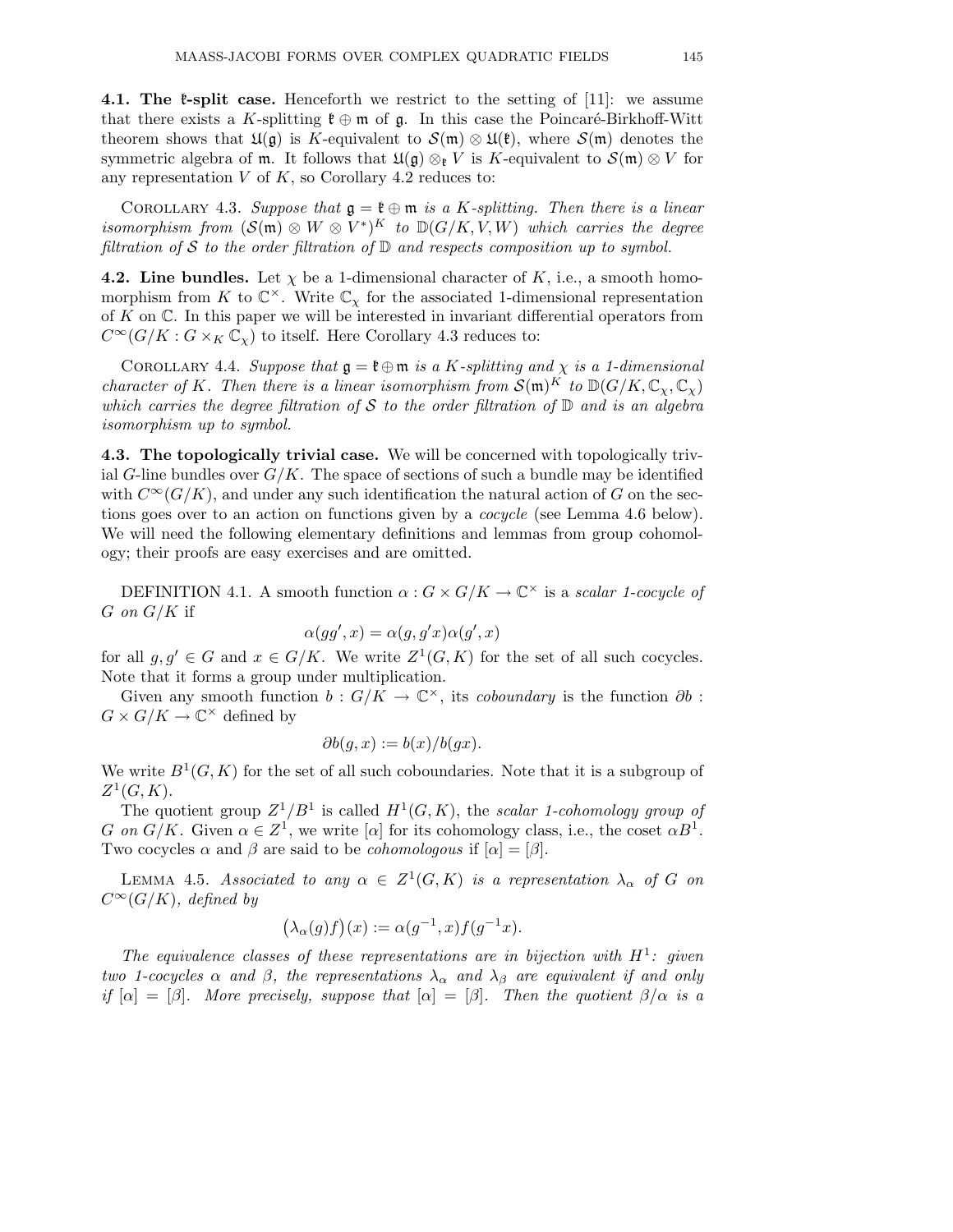coboundary ∂b for some smooth function  $b: G/K \to \mathbb{C}^{\times}$ , and the endomorphism of  $C^{\infty}(G/K)$  defined by multiplication by b is an intertwining map from  $\lambda_{\alpha}$  to  $\lambda_{\beta}$ .

LEMMA 4.6. Associated to any  $\alpha \in Z^1(G,K)$  is a character  $\chi_{\alpha}$  of K, defined by  $\chi_{\alpha}(k) := \alpha(k, eK)$ . Two 1-cocycles  $\alpha$  and  $\beta$  are cohomologous if and only if  $\chi_{\alpha} = \chi_{\beta}$ . More precisely, if  $[\alpha] = [\beta]$  then  $\beta/\alpha = \partial b$ , where b is defined by  $b(gK) =$  $\alpha(g,K)/\beta(g,K)$  (the right hand side depends only on the coset gK).

For each 1-cocycle  $\alpha$ , the bundle  $G \times_K \mathbb{C}_{\chi_{\alpha}}$  is topologically trivial and the natural representation of G on the space of sections  $C^{\infty}(G/K : G \times_K \mathbb{C}_{\chi_{\alpha}})$  is equivalent to the representation  $\lambda_{\alpha}$  on  $C^{\infty}(G/K)$ .

We remark that when  $G/K$  is simply connected, the map  $[\alpha] \mapsto \chi_{\alpha}$  from  $H^1(G, K)$ to characters is a bijection: given any character  $\chi$  of K there exists a unique cohomology class [ $\alpha$ ] such that  $\chi_{\alpha} = \chi$ . To construct a representative  $\alpha$  of this class, let  $A: G \to \mathbb{C}^\times$  be any extension of  $\chi$  such that  $A(gk) = \chi(k)A(g)$  for all  $g \in G$  and  $k \in K$ , and set  $\alpha(q, hK) := A(h)/A(qh)$ .

**4.4.**  $\lambda_{\alpha}$ -invariant operators. Fix a scalar 1-cocycle  $\alpha$  in  $Z^1(G, K)$ . The  $\alpha$ -slash action  $|_{\alpha}$  of G on  $C^{\infty}(G/K)$  is defined to be the right action associated to  $\lambda_{\alpha}$ . For  $f \in C^{\infty}(G/K)$ ,  $g \in G$ , and  $x \in G/K$ , it is written

(19) 
$$
f|_{\alpha}[g](x) := (\lambda_{\alpha}(g^{-1})f)(x) = \alpha(g,x)f(gx).
$$

A differential operator  $D: C^{\infty}(G/K) \to C^{\infty}(G/K)$  is said to be  $\lambda_{\alpha}$ -invariant, or  $\alpha$ -slash invariant, if  $D \circ \lambda_\alpha(g) = \lambda_\alpha(g) \circ D$  for all  $g \in G$ . We denote the algebra of all such operators by  $\mathbb{D}_{\alpha}(G/K)$ . In light of Lemma 4.6, here Corollary 4.4 becomes:

COROLLARY 4.7. Suppose that  $\mathfrak{g} = \mathfrak{k} \oplus \mathfrak{m}$  is a K-splitting and  $\alpha$  is an element of  $Z^1(G, K)$ . Then there exists a linear isomorphism

$$
\text{IDO}_{\alpha}: \mathcal{S}(\mathfrak{m})^K \to \mathbb{D}_{\alpha}(G/K)
$$

which carries the degree filtration of S to the order filtration of  $\mathbb{D}_{\alpha}$ . IDO<sub> $\alpha$ </sub> is an algebra isomorphism at the symbol level: given  $\Omega_1$  and  $\Omega_2$  in  $\mathcal{S}(\mathfrak{m})^K$ ,

$$
\mathrm{Symbol}(\mathrm{IDO}_{\alpha}(\Omega_1 \Omega_2)) = \mathrm{Symbol}(\mathrm{IDO}_{\alpha}(\Omega_1)) \mathrm{Symbol}(\mathrm{IDO}_{\alpha}(\Omega_2)).
$$

The isomorphism  $IDO_{\alpha}$  is not unique; Proposition 4.8 gives the particular choice of IDO<sub> $\alpha$ </sub> that we shall use. In the case that  $\alpha$  is trivial, our proposition is equivalent to Theorem 2.8 of Helgason [11].

We will need the *symmetrizer map*  $Sym : \mathcal{S}(\mathfrak{g}) \to \mathfrak{U}(\mathfrak{g})$ , which is defined by

$$
Sym(X_1 \cdots X_k) := \frac{1}{k!} \sum_{\sigma \in S_k} X_{\sigma(1)} \cdots X_{\sigma(k)}.
$$

It is g-covariant, so its restriction to  $\mathcal{S}(\mathfrak{m})$  is an injective K-covariant map.

PROPOSITION 4.8. One choice of the isomorphism  $\text{IDO}_\alpha : \mathcal{S}(\mathfrak{m})^K \to \mathbb{D}_\alpha(G/K)$  in Corollary 4.7 is the map defined by

(20) 
$$
\left(\text{IDO}_{\alpha}(\Omega)f\right)(gK) := \left(\lambda_{\alpha}(g)\lambda_{\alpha}(\text{Sym}(\Omega))\lambda_{\alpha}(g^{-1})f\right)(gK).
$$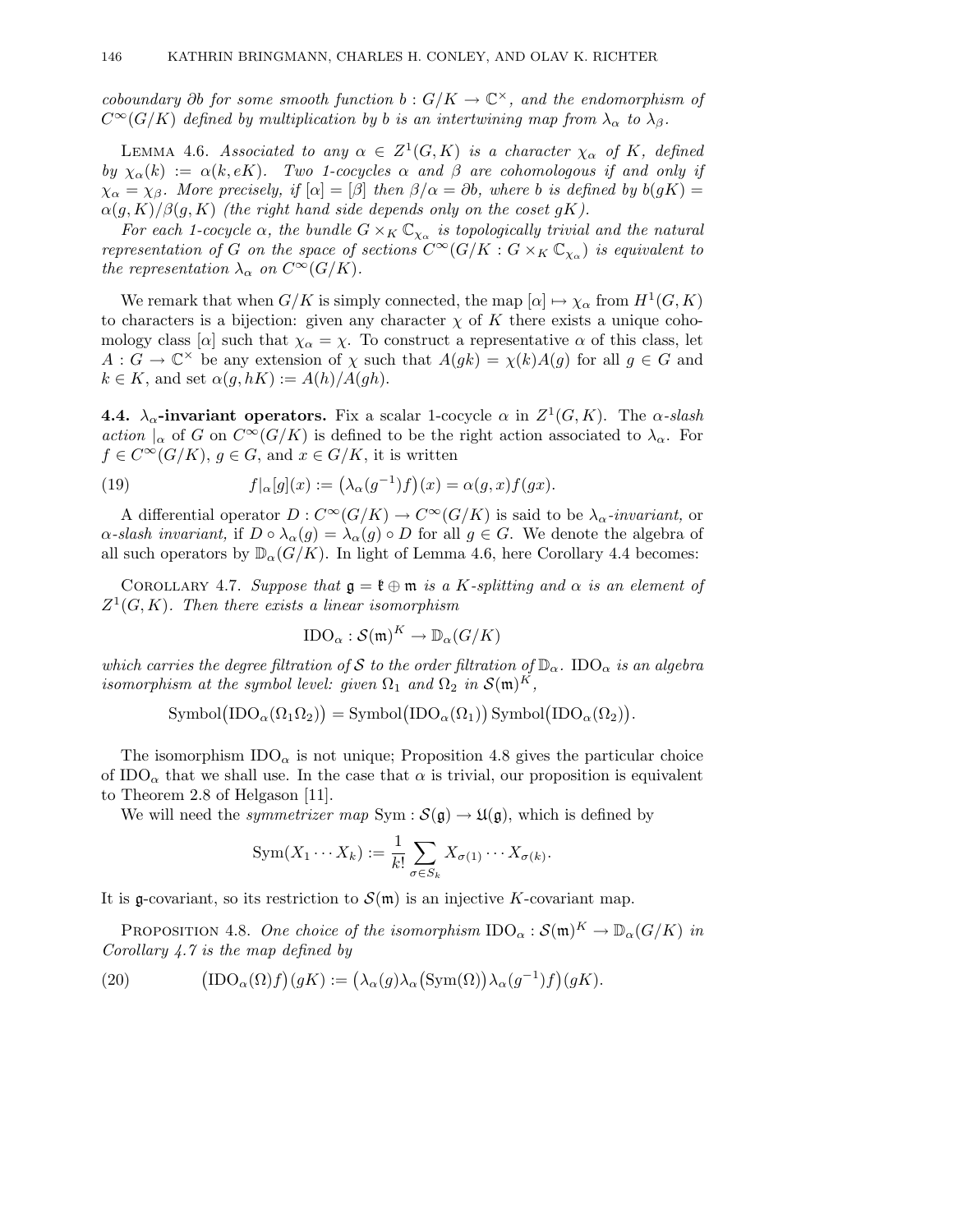**PROOF:** First one must check that  $IDO<sub>\alpha</sub>$  is well-defined, i.e., that the right hand side of  $(20)$  is independent of the choice of representative of the coset gK. Let us write simply  $\lambda_{\alpha}(g\Omega g^{-1})$  as an abbreviation for  $\lambda_{\alpha}(g)\lambda_{\alpha}(\text{Sym}(\Omega))\lambda_{\alpha}(g^{-1})$ . If g is replaced by gk for some  $k \in K$ , then  $\lambda_{\alpha}(g\Omega g^{-1})$  is replaced by  $\lambda_{\alpha}(gk\Omega k^{-1}g^{-1}) =$  $\lambda_{\alpha}(g \operatorname{Ad}_k(\Omega)g^{-1})$ . Since  $\Omega$  is K-invariant, there is no change.

To verify that  $\text{IDO}_{\alpha}(\Omega)$  is G-invariant, note that  $(\lambda_{\alpha}(h) \text{IDO}_{\alpha}(\Omega)f)(gK)$  may be rewritten as

$$
\alpha(h^{-1}, gK)(\text{IDO}_{\alpha}(\Omega)f)(h^{-1}gK)
$$
  
= 
$$
\alpha(h^{-1}, gK)(\lambda_{\alpha}(h^{-1}g\Omega g^{-1}h)f)(h^{-1}gK)
$$
  
= 
$$
\alpha(h^{-1}, gK)\alpha(h, h^{-1}gK)(\lambda_{\alpha}(g\Omega g^{-1}h)f)(gK).
$$

Applying the cocycle property, one sees that this is  $(IDO<sub>\alpha</sub>(\Omega)\lambda_{\alpha}(h)f)(gK)$ .

We leave the reader to check that  $\text{IDO}_\alpha(\Omega)$  is indeed a differential operator of order equal to the degree of  $\Omega$ , and that  $IDO_{\alpha}$  defines an algebra isomorphism of symbols.  $\Box$ 

In practice we will use the following somewhat more explicit form of (20):

(21) 
$$
\left(\text{IDO}_{\alpha}(\Omega)f\right)(gK) = \alpha^{-1}(g, K)\lambda_{\alpha}\big(\text{Sym}(\Omega)\big)\big|_{x=K}\big(\alpha(g, x)f(gx)\big).
$$

Here the subscript  $x = K$  on the right signifies that the operator  $\lambda_{\alpha}(\mathrm{Sym}(\Omega))$  differentiates with respect the coset x and then evaluates at the identity coset K, regarding q as a constant.

# **5. The complex Jacobi group**

In this section we derive the formulas for the invariant differential operators  $D_{k,m}^{\tau}$ and  $D_{k,m}^z$  given in Section 2, and prove that they span the space of all second order differential operators invariant with respect to the  $(k, m)$ -slash action. We also prove that the algebra all  $(k, m)$ -slash invariant differential operators is generated by these two second order and two third order operators, but we will not give explicit formulas for the third order generators.

We begin with the definition of the complex Jacobi group  $G$  and a short conceptual proof that  $(2)$  is an action. We give two presentations of G, the complexifications of the two presentations of the real Jacobi group given in Theorem 1.4 of [3] and Section 1.1 of [1], respectively.

The complex Heisenberg group  $\mathbb{C}^2 \times \mathbb{C}$  is the central extension of  $\mathbb{C}^2$  by  $\mathbb C$  defined as follows: writing elements of  $\mathbb{C}^2$  as row vectors X and elements of  $\mathbb C$  as scalars  $\kappa$ ,

$$
(X,\kappa)(X',\kappa') := (X + X', \det\begin{pmatrix} X \\ X' \end{pmatrix} + \kappa + \kappa'),
$$

where det  $\begin{pmatrix} X \\ X' \end{pmatrix}$  denotes the determinant of the matrix  $\begin{pmatrix} X \\ X' \end{pmatrix}$ .

The complex Jacobi group G is the semidirect product  $SL_2\mathbb{C} \ltimes (\mathbb{C}^2 \times \mathbb{C})$  associated to the right action  $(X,\kappa)M := (XM,\kappa)$  of  $SL_2\mathbb{C}$  on  $\mathbb{C}^2\tilde{\times}\mathbb{C}$ . Thus its group law is

$$
(M, X, \kappa)(M', X', \kappa') := (MM', X M' + X', \det\left(\frac{X M'}{X'}\right) + \kappa + \kappa').
$$

Note that the center of  $G$  is

$$
Z(G) := \big\{ (I, 0, \kappa) : \kappa \in \mathbb{C} \big\}.
$$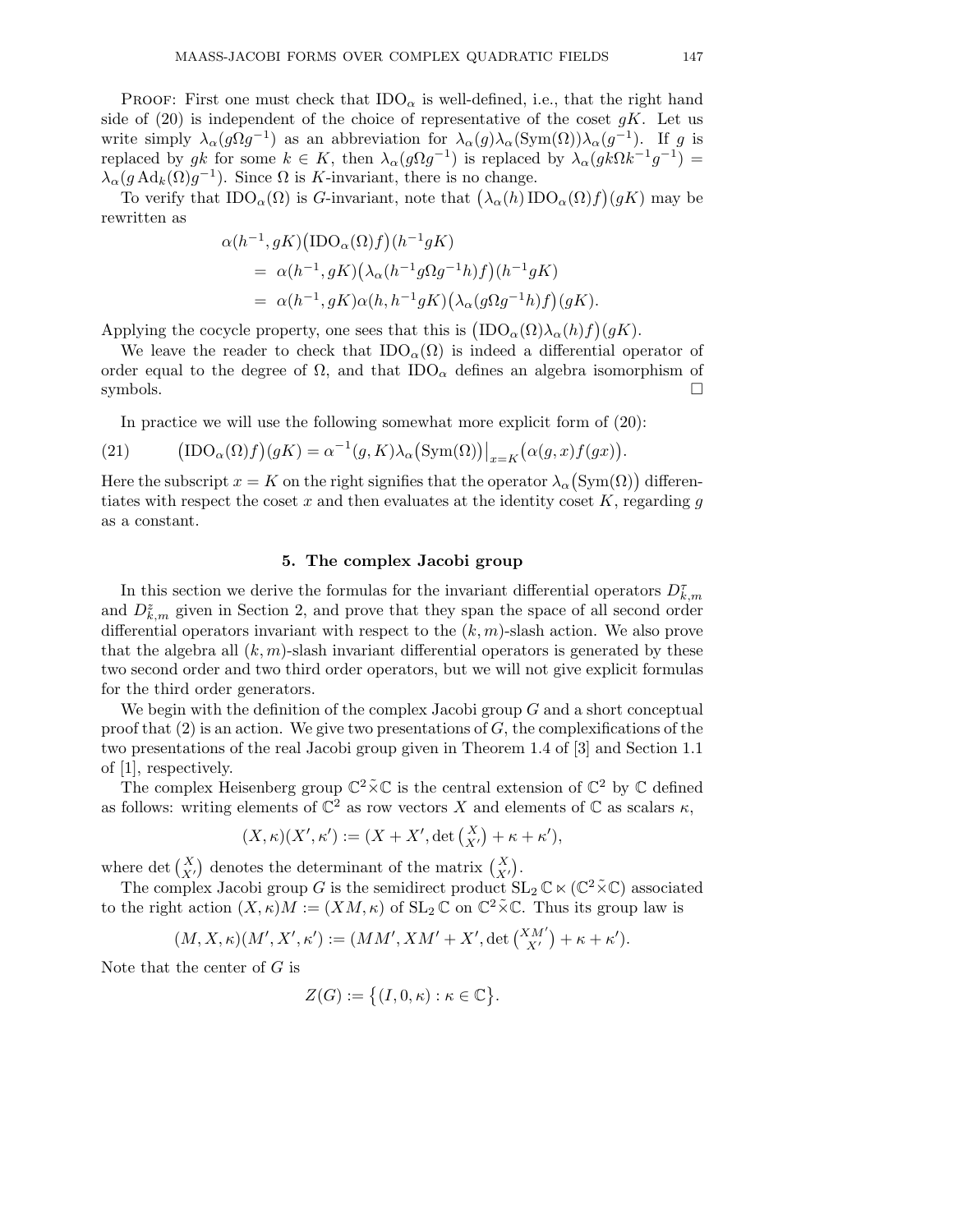In order to give the second presentation of  $G$ , recall that the complex symplectic group  $\text{Sp}_{2n} \mathbb{C}$  is the group of invertible complex  $2n \times 2n$  matrices g whose  $n \times n$  blocks are  $A, B, C$ , and  $D$  and whose inverse is given by the natural extension of the formula for the inverse of an element of  $SL_2 \mathbb{C}$ :

$$
g = \begin{pmatrix} A & B \\ C & D \end{pmatrix}, \quad g^{-1} = \begin{pmatrix} {}^t\!D & -{}^t\!B \\ -{}^t\!C & {}^t\!A \end{pmatrix}.
$$

One checks that there is an injective homomorphism  $\pi_4: G \to \mathrm{Sp}_4\mathbb{C}$  defined by

$$
\pi_4(M,X,\kappa):=\begin{pmatrix} M_{11} & 0 & M_{12} & X_2 \\ X_1 & 1 & X_2 & \kappa \\ M_{21} & 0 & M_{22} & -X_1 \\ 0 & 0 & 0 & 1 \end{pmatrix}
$$

(this is easier to see after conjugating  $Sp_4\mathbb{C}$  by the permutation matrix which exchanges the second and third coordinates). The image  $\pi_4(G)$  realizes G as the subgroup of  $Sp_4 \mathbb{C}$  consisting of all those elements whose bottom row is  $(0, 0, 0, 1)$ .

**5.1. The action of G on**  $\mathbb{H}_{\mathcal{Q}} \times \mathcal{Q}$ **. Recall the action (1) of**  $\Gamma^{J}(K)$  **on**  $\mathbb{H}_{\mathcal{Q}} \times \mathcal{Q}$ **,** where Q is the quaternion skew field and  $\mathbb{H}_{\mathcal{Q}}$  is the upper half space of quaternions with positive real **k** part. In fact (1) defines a group action of  $G/Z(G) = SL_2 \mathbb{C} \ltimes \mathbb{C}^2$ and hence also of G on  $\mathbb{H}_{\mathcal{Q}} \times \mathcal{Q}$ . Verifying this directly is somewhat tedious, so we now give a conceptual proof which explains the origin of the action.

Clearly there is a homomorphism  $\pi_3 : G \to SL_3 \mathbb{C}$  with kernel  $Z(G)$ , defined by

$$
\pi_3(M,X,\kappa):=\begin{pmatrix} M_{11} & M_{12} & 0 \\ M_{21} & M_{22} & 0 \\ X_1 & X_2 & 1 \end{pmatrix}.
$$

This homomorphism may be used to define a left action  $L_3$  of  $G$  on the space of row vectors  $\mathcal{Q}^3$  by

$$
L_3(M, X, \kappa)(\tau_1, \tau_2, \tau_3) := (\tau_1, \tau_2, \tau_3) \, {}^t\pi_3(M, X, \kappa)
$$
  
= (\tau\_1 M\_{11} + \tau\_2 M\_{12}, \, \tau\_1 M\_{21} + \tau\_2 M\_{22}, \, \tau\_1 X\_1 + \tau\_2 X\_2 + \tau\_3).

This action commutes with the left scalar action of Q, so it descends to an action on the projective space of quaternionic lines of the form

$$
[\tau_1,\tau_2,\tau_3]:=\big\{(w\tau_1,w\tau_2,w\tau_3):w\in\mathcal{Q}\big\}.
$$

One checks that this quotient action preserves the set of lines such that  $\tau_2^{-1}\tau_1$  is in  $\mathbb{H}_{\mathcal{Q}}$ , which may be identified with  $\mathbb{H}_{\mathcal{Q}} \times \mathcal{Q}$  via

$$
[\tau_1, \tau_2, \tau_3] \mapsto (\tau_2^{-1} \tau_1, \tau_2^{-1} \tau_3).
$$

Carrying it over to an action of G on  $\mathbb{H}_{\mathcal{Q}} \times \mathcal{Q}$  yields  $(M, X, \kappa) \circ (\tau, z) :=$ 

(22) 
$$
((\tau M_{21} + M_{22})^{-1}(\tau M_{11} + M_{12}), (\tau M_{21} + M_{22})^{-1}(\tau X_1 + X_2 + z)).
$$

Since  $det(M)$  is real, one finds that

$$
(\tau M_{21} + M_{22})^{-1} (\tau M_{11} + M_{12}) = (M_{11}\tau + M_{12})(M_{21}\tau + M_{22})^{-1}.
$$

Therefore (1) and (22) define the same action. We have proven most of the following lemma; we leave the rest to the reader.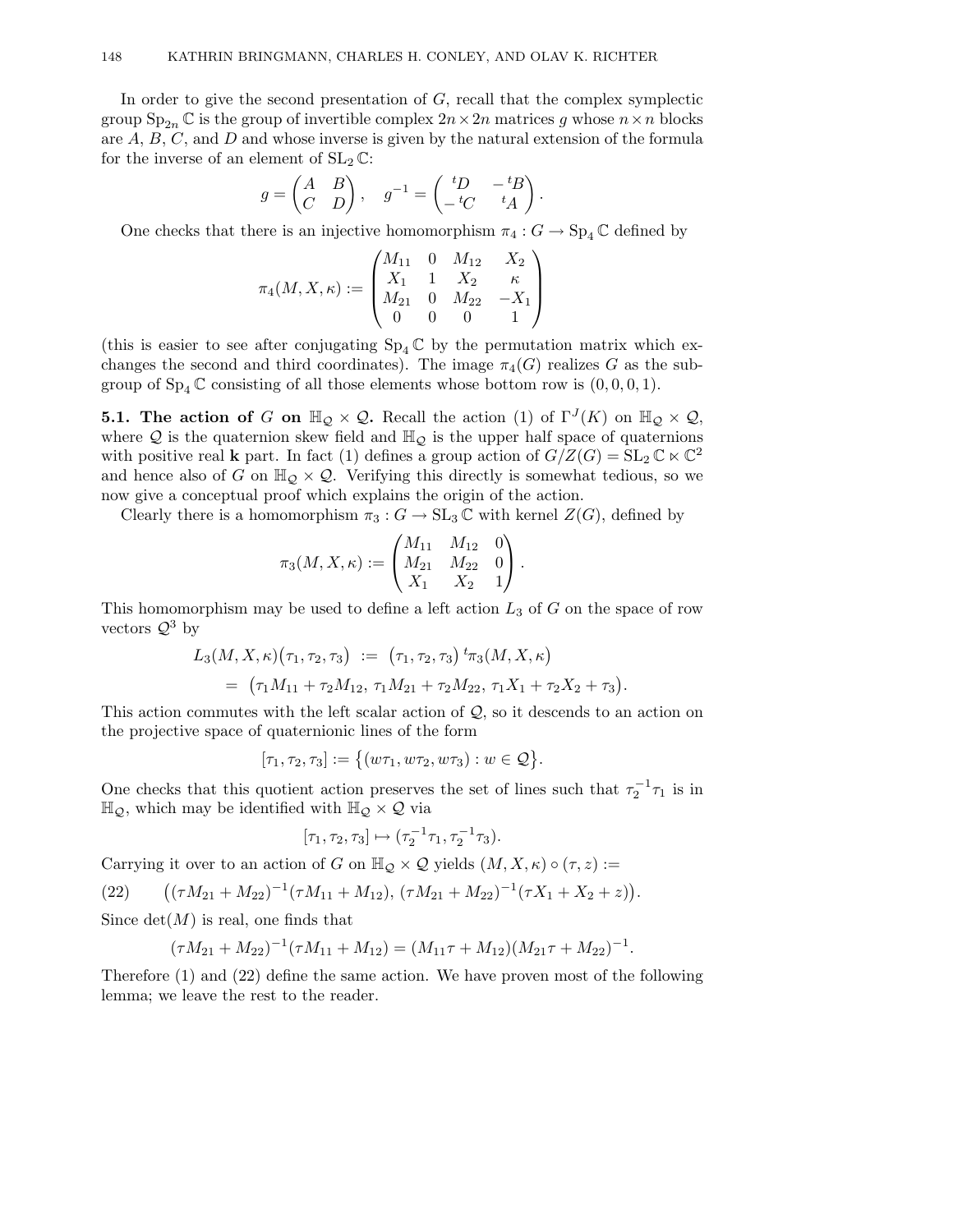LEMMA 5.1. The equation (22) defines a transitive action of the group G on  $\mathbb{H}_{\mathcal{Q}} \times$ Q. The stabilizer of the element  $(\mathbf{k},0)$  of  $\mathbb{H}_{\mathcal{Q}} \times \mathcal{Q}$  is the subgroup  $K := \mathrm{SU}_2 \times Z(G)$ . Hence  $gK \mapsto g \circ (\mathbf{k}, 0)$  defines a diffeomorphism from  $G/K$  to  $\mathbb{H}_{\mathcal{Q}} \times \mathcal{Q}$ .

**5.2. The space**  $\mathcal{S}(\mathfrak{m})^K$ . By Corollary 4.7, whenever  $\mathfrak{k} \subseteq \mathfrak{g}$  is K-split the graded algebra of  $\mathbb{D}_{\alpha}(G/K)$  is  $\mathcal{S}(\mathfrak{m})^K$ , independent of the cocycle  $\alpha$ . This turns out to be the case in our setting. Henceforth let us write  $S<sup>n</sup>(m)$  for the space of homogeneous elements of  $\mathcal{S}(\mathfrak{m})$  of degree n. For Section 2 we need only apply the map  $\text{IDO}_{\alpha}$  of Proposition 4.8 to  $\mathcal{S}^2(\mathfrak{m})^K$ , the quadratic invariants. For the sake of completeness, in this section we will describe the entire algebra  $\mathcal{S}(\mathfrak{m})^K$ .

Since Section 4 applies only to real Lie groups, we must forget that the complex Jacobi group G has a holomorphic structure and regard it as a 12 dimensional real group (indeed, it does not act holomorphically on  $\mathbb{H}_{\mathcal{Q}} \times \mathcal{Q}$ ). As such,  $\mathfrak{g}_0$  is its real Lie algebra and  $\mathfrak g$  is the complexification of  $\mathfrak g_0.$  We find

$$
\mathfrak{g}_0 = \big\{ (M, X, \kappa) : M \in \mathfrak{sl}_2\mathbb{C}, X \in \mathbb{C}^2, \kappa \in \mathbb{C} \big\},\
$$

with Lie bracket

$$
\left[(M,X,\kappa),(M',X',\kappa')\right]=\left([M,M'],\,XM'-X'M,\,2\det\left(\begin{smallmatrix}X\\X'\end{smallmatrix}\right)\right)
$$

and exponential map

$$
\exp(M,X,\kappa) = (e^M,\,X\left(\tfrac{e^M-I}{M}\right),\,\kappa).
$$

The standard complex basis of  $\mathfrak{sl}_2\mathbb{C}$  is

$$
H := \begin{pmatrix} 1 & 0 \\ 0 & -1 \end{pmatrix}, \quad E := \begin{pmatrix} 0 & 1 \\ 0 & 0 \end{pmatrix}, \quad F := \begin{pmatrix} 0 & 0 \\ 1 & 0 \end{pmatrix}.
$$

Define e, f, and Z in  $\mathfrak{g}_0$  by

$$
Z := (0, (0, 0), 1), \quad e := (0, (0, 1), 0), \quad f := (0, (1, 0), 0).
$$

Regarding  $\mathfrak{sl}_2\mathbb{C}$  as a subalgebra of  $\mathfrak{g}_0$ , we see that

(23) 
$$
\{H, iH, E, iE, F, iF, Z, iZ, e, ie, f, if\}
$$

is a basis of the complexification  $\mathfrak{g}$ . Since i denotes  $\sqrt{-1}$  in the complex structure of  $\mathfrak{g}_0$ , which we are required to forget, we will write j for  $\sqrt{-1}$  in the complex structure of g. To emphasize this we write

$$
\mathbb{C}_i := \{a + bi : a, b \in \mathbb{R}\}, \quad \mathbb{C}_j := \{a + bj : a, b \in \mathbb{R}\}.
$$

The complexified Lie algebra  $\mathfrak{k}$  of the stabilizer K of  $(\mathbf{k}, 0)$  has a K-invariant complement m (which is not a Lie algebra). These two spaces are

$$
\begin{array}{rcl} \mathfrak{k} & = & \mathrm{Span}_{\mathbb{C}_j} \big\{ i H,\, F-E,\, i(F+E),\, Z,\, iZ \big\}, \\[2mm] \mathfrak{m} & := & \mathrm{Span}_{\mathbb{C}_j} \big\{ H,\, i(F-E),\, F+E,\, e,\, ie,\, f,\, if \big\}. \end{array}
$$

Since the center  $Z(K) = Z(G)$  acts trivially on m, the K-invariants of  $\mathcal{S}(\mathfrak{m})$  are the same as its  $SU_2$ -invariants. At this point we state some results from the representation theory of  $SU_2$ ; see any book on Lie theory, for example [6]. Up to equivalence,  $SU_2$ has a unique irreducible  $n + 1$ -dimensional complex representation  $L_n$  for all  $n \geq 0$ .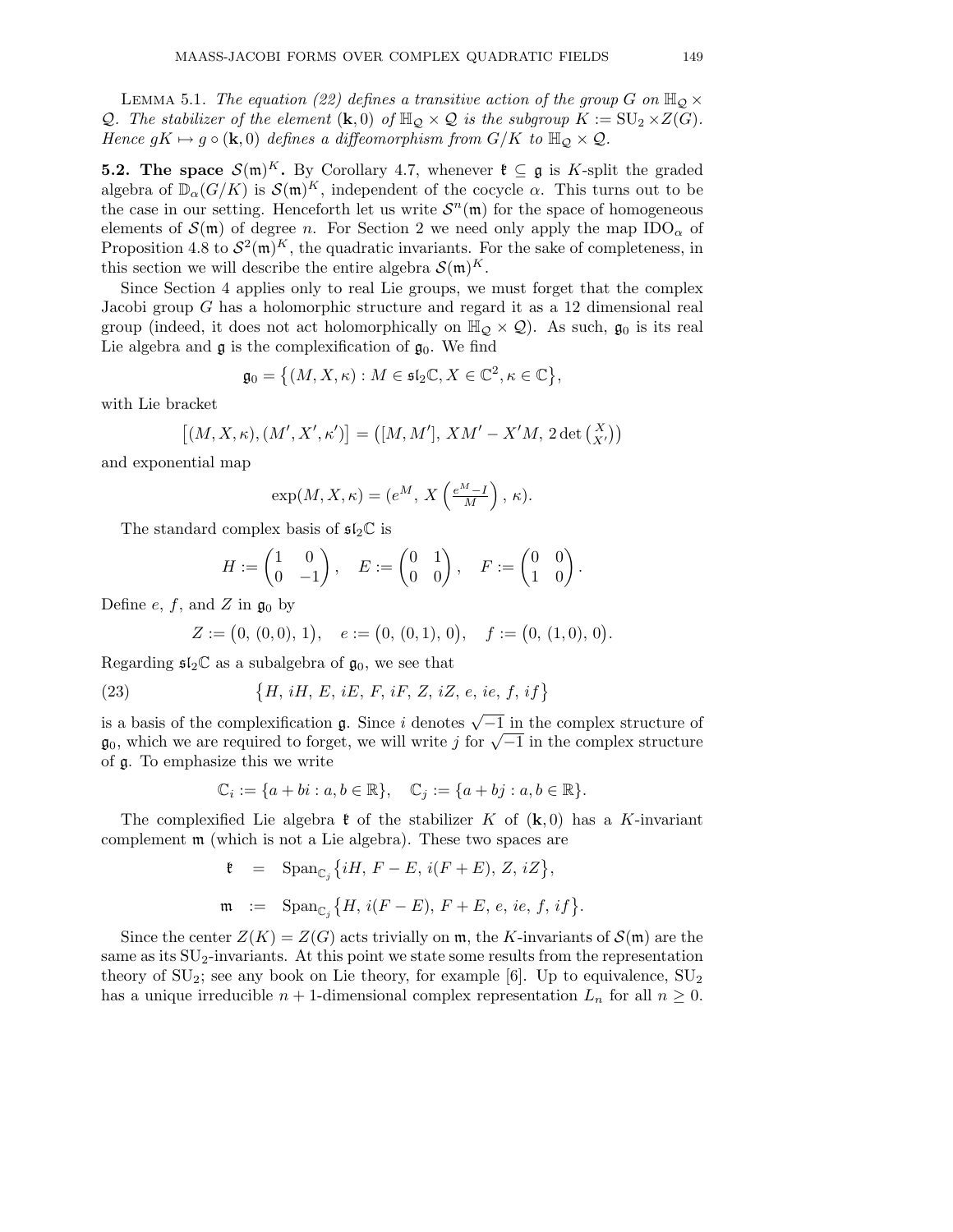One realization of  $L_n$  is as  $\mathcal{S}^n(\mathbb{C}^2)$ , where  $\text{SU}_2$  acts in the standard manner on  $\mathbb{C}^2$ . The following formulas are classical:

 $\mathcal{S}^n(L_1) \cong L_n, \quad \mathcal{S}^n(L_2) \cong L_{2n} \oplus L_{2n-4} \oplus \cdots \oplus L_{2\text{Res}_2(n)},$ 

$$
(24)
$$

$$
L_n \otimes L_m \cong L_{n+m} \oplus L_{n+m-2} \oplus \cdots \oplus L_{|n-m|},
$$

where  $\cong$  denotes equivalence and Res<sub>2</sub> denotes the residue modulo 2.

As a representation of K, the space m decomposes as a direct sum  $\mathfrak{m}_2 \oplus \mathfrak{m}_1^+ \oplus \mathfrak{m}_1^$ of irreducible subrepresentations such that  $\mathfrak{m}_2 \cong L_2$  and  $\mathfrak{m}_1^{\pm} \cong L_1$ . They are

$$
\mathfrak{m}_2 = \mathrm{Span}_{\mathbb{C}_j} \big\{ H, \, i(F - E), \, F + E \big\}, \quad \mathfrak{m}_1^{\pm} = \mathrm{Span}_{\mathbb{C}_j} \big\{ e \pm jie, \, f \pm jif \big\}.
$$

The next lemma follows easily from (24), except for the relation, which can be deduced from a (not too difficult) calculation in  $\mathcal{S}(L_2 \oplus L_1 \oplus L_1)$  using the weight bases of the  $L_n$  regarded as holomorphic representations of  $\mathfrak{sl}_2\mathbb{C}$ . We omit the proof.

Lemma 5.2. There are unique (up to a scalar) non-zero invariants

$$
Q_{\tau} \in \mathcal{S}^{2}(\mathfrak{m}_{2})^{K}, \qquad Q_{z} \in (\mathfrak{m}_{1}^{+} \otimes \mathfrak{m}_{1}^{-})^{K},
$$
  

$$
C_{\pm} \in (\mathfrak{m}_{2} \otimes \mathcal{S}^{2}(\mathfrak{m}_{1}^{\pm}))^{K}, \qquad C_{0} \in (\mathfrak{m}_{2} \otimes \mathfrak{m}_{1}^{+} \otimes \mathfrak{m}_{1}^{-})^{K}.
$$

These five invariants are a basis of  $S^2(\mathfrak{m})^K \oplus S^3(\mathfrak{m})^K$ .

We may (and do) normalize the quadratic invariants so that

$$
Q_{\tau} = H^2 + (iF - iE)^2 + (F + E)^2, \quad Q_z = e^2 + (ie)^2 + f^2 + (if)^2.
$$

We may (and do) normalize the cubic invariants so that

(25) 
$$
C_0^2 - C_+C_- - Q_\tau Q_z^2 = 0.
$$

Of course,  $\mathcal{S}(\mathfrak{m})$  is  $\mathbb{C}_i$ -linear but not  $\mathbb{C}_i$ -linear, so for example  $(ie)^2$  is not  $-e^2$ . It is not hard to compute formulas for the cubic invariants, but they are not illuminating and we will not need them. We remark that  $\mathbb{C}_i$ -conjugation induces a  $\mathbb{C}_i$ -linear involution on  $\mathfrak{m}$  which preserves  $\mathfrak{m}_2$  and exchanges  $\mathfrak{m}_1^{\pm}$ . The cubic invariants may be chosen so that this involution acts on  $\mathcal{S}(\mathfrak{m})^K$  so as to fix  $Q_{\tau}$ ,  $Q_z$ , and  $C_0$  and exchange  $C_{\pm}$ .

We conclude this section with a theorem giving a complete description of  $\mathcal{S}(m)^K$ . Recall that the Hilbert series of  $\mathcal{S}(m)^K$  is defined to be

$$
H(t) := \sum_{n=0}^{\infty} \text{dimension}(\mathcal{S}^n(\mathfrak{m})^K) t^n.
$$

THEOREM 5.3. The algebra  $\mathcal{S}(\mathfrak{m})^K$  is generated by  $Q_\tau, Q_z, C_+, C_-,$  and  $C_0$ . The ideal of relations between these generators is generated by  $C_0^2 - C_+C_- - Q_\tau Q_z^2$ . Thus

$$
\mathcal{S}(\mathfrak{m})^K \cong \mathbb{C}[q_{\tau}, q_z, c_+, c_-, c_0] / \langle c_0^2 - c_+ c_- - q_{\tau} q_z^2 \rangle,
$$

where  $q_{\tau}$ ,  $q_z$ ,  $c_+$ ,  $c_-$ , and  $c_0$  are algebraically independent indeterminates. The Hilbert series of  $\mathcal{S}(\mathfrak{m})^K$  is

$$
H(t) = \frac{1+t^3}{(1-t^2)^2(1-t^3)^2} = \frac{1-t^6}{(1-t^2)^2(1-t^3)^3}.
$$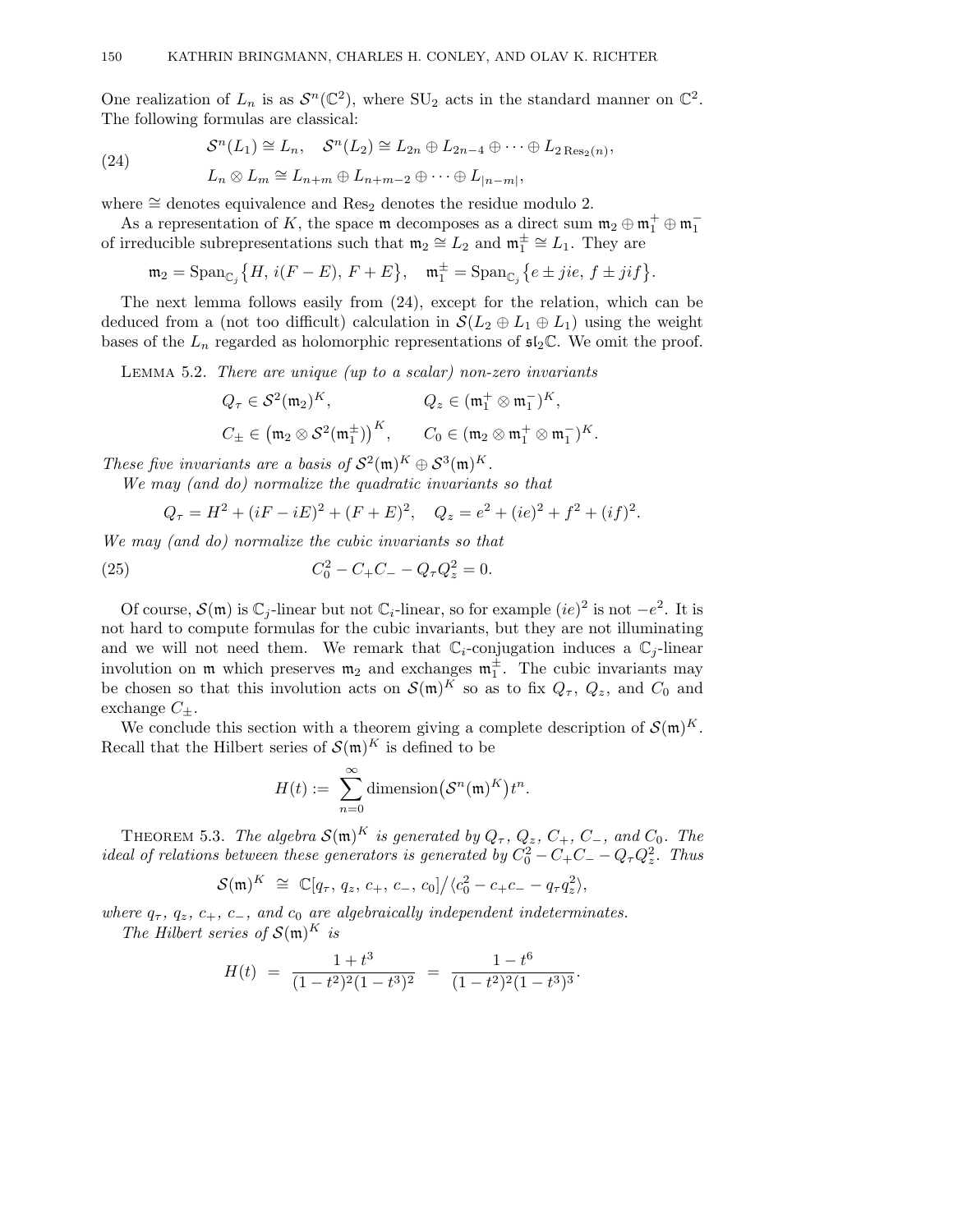Proof: We give very brief outlines of two proofs. In the first one begins by using the weight bases of the  $L_n$  regarded as holomorphic representations of  $\mathfrak{sl}_2\mathbb{C}$  to compute explicit formulas for the five invariants in Lemma 5.2. An elementary (but slightly tricky) direct calculation then shows that these invariants generate the entire algebra of invariants, and a simpler calculation shows that any relation between them must be a multiple of 25. The formula for the Hilbert series is a corollary of these results.

In the second proof, one begins by proving the formula for  $H(t)$ . This requires a long calculation using (24) and the fact that

$$
\mathcal{S}^n\big(\bigoplus_{i=1}^r V_i\big) = \bigoplus_{n_1+\cdots+n_r=n} \bigotimes_{i=1}^r \mathcal{S}^{n_i}(V_i)
$$

for any vector spaces  $V_i$ . Then one proves that the relation ideal is generated by the cubic relation just as in the first proof. It follows by standard methods from invariant theory (see for example [6] or [22]) that  $\mathcal{S}(\mathfrak{m})^K$  has two quadratic generators, three cubic generators, and one relation of degree six in m. (In fact, the formula for the Hilbert series alone probably already implies this.) Lemma 5.2 now completes the  $\Box$ 

**5.3. The second order**  $\vert_{k,m}$ -invariant operators. Corollary 4.7 gives the following corollary of Theorem 5.3 (see Proposition 5.8 for a sharper result).

COROLLARY 5.4. For any cocycle  $\alpha \in Z^1(G,K)$ , the algebra of invariant differential operators  $\mathbb{D}_{\alpha}(G/K)$  is generated by the two second order and three third order operators obtained by applying  $\text{IDO}_{\alpha}$  to  $Q_{\tau}$ ,  $Q_z$ ,  $C_{+}$ ,  $C_{-}$ , and  $C_0$ .

In this section we define the cocycles  $\alpha_{k,m}$  associated to the slash action defined in (2) and compute the operators (3) and (4). Throughout the calculation we will use Lemma 5.1 to regard  $G/K$  as  $\mathbb{H}_{\mathcal{Q}} \times \mathcal{Q}$ .

Recall from Section 2 the following definitions for  $z = u + v\mathbf{k} \in \mathcal{Q}$ :

$$
\tilde{z} := u + \overline{v} \mathbf{k}, \quad \mathcal{T}_{\mathcal{R}}[z] := 2 \operatorname{Re}(u) + 2i \operatorname{Re}(v), \quad \mathcal{N}(z) := \overline{z} z = |u|^2 + |v|^2.
$$

In order to define  $\alpha_{k,m}$ , let  $a: G \times (\mathbb{H}_{\mathcal{O}} \times \mathcal{Q}) \to \mathbb{C}$  be

$$
a((M, X, \kappa), (\tau, z)) := \kappa + X_1 X_2 + 2X_1 z + X_1 \tau X_1
$$
  
-( $\tilde{z} + X_1 \tau + X_2$ )( $M_{21} \tau + M_{22}$ )<sup>-1</sup> $M_{21}(z + \tau X_1 + X_2)$ .

For any  $k \in \mathbb{C}$  and  $m \in \mathbb{C}^l$ , define  $\alpha_{k,m}: G \times (\mathbb{H}_{\mathcal{Q}} \times \mathcal{Q}) \to \mathbb{C}^{\times}$  by

$$
\alpha_{k,m}((M,X,\kappa),(\tau,z)):=\mathcal{N}^{-k}(M_{21}\tau+M_{22})\exp\big\{2\pi i\mathcal{T}_{\mathcal{R}}\big[\,{}^t\!ma\big((M,X,\kappa),(\tau,z\big)\big)m\big]\big\}.
$$

LEMMA 5.5. The function  $\alpha_{k,m}$  is a 1-cocycle. Moreover,  $\alpha_{k,0}$  is the coboundary  $\partial y^{-k}$ , where  $\tau = x + y$ **k**. Hence  $\alpha_{k,m} = \partial y^{-k} \cdot \alpha_{0,m}$ , and multiplication by  $y^{-k'}$  is an intertwining map from  $\lambda_{\alpha_{k,m}}$  to  $\lambda_{\alpha_{k+k',m}}$  and thus also from  $|_{\alpha_{k,m}}$  to  $|_{\alpha_{k+k',m}}$  (see Sections 4.3 and 4.4). In particular, for any  $\Omega \in \mathcal{S}(\mathfrak{m})^K$  we have

$$
\text{IDO}_{\alpha_{k+k',m}}(\Omega) = y^{-k'} \circ \text{IDO}_{\alpha_{k,m}}(\Omega) \circ y^{k'}.
$$

PROOF: To prove that  $\alpha_{0,m}$  is a cocycle we must prove that

$$
{}^{t}m[a(g_1g_2,(\tau,z))-a(g_1,g_2\circ(\tau,z))-a(g_2,(\tau,z))]m
$$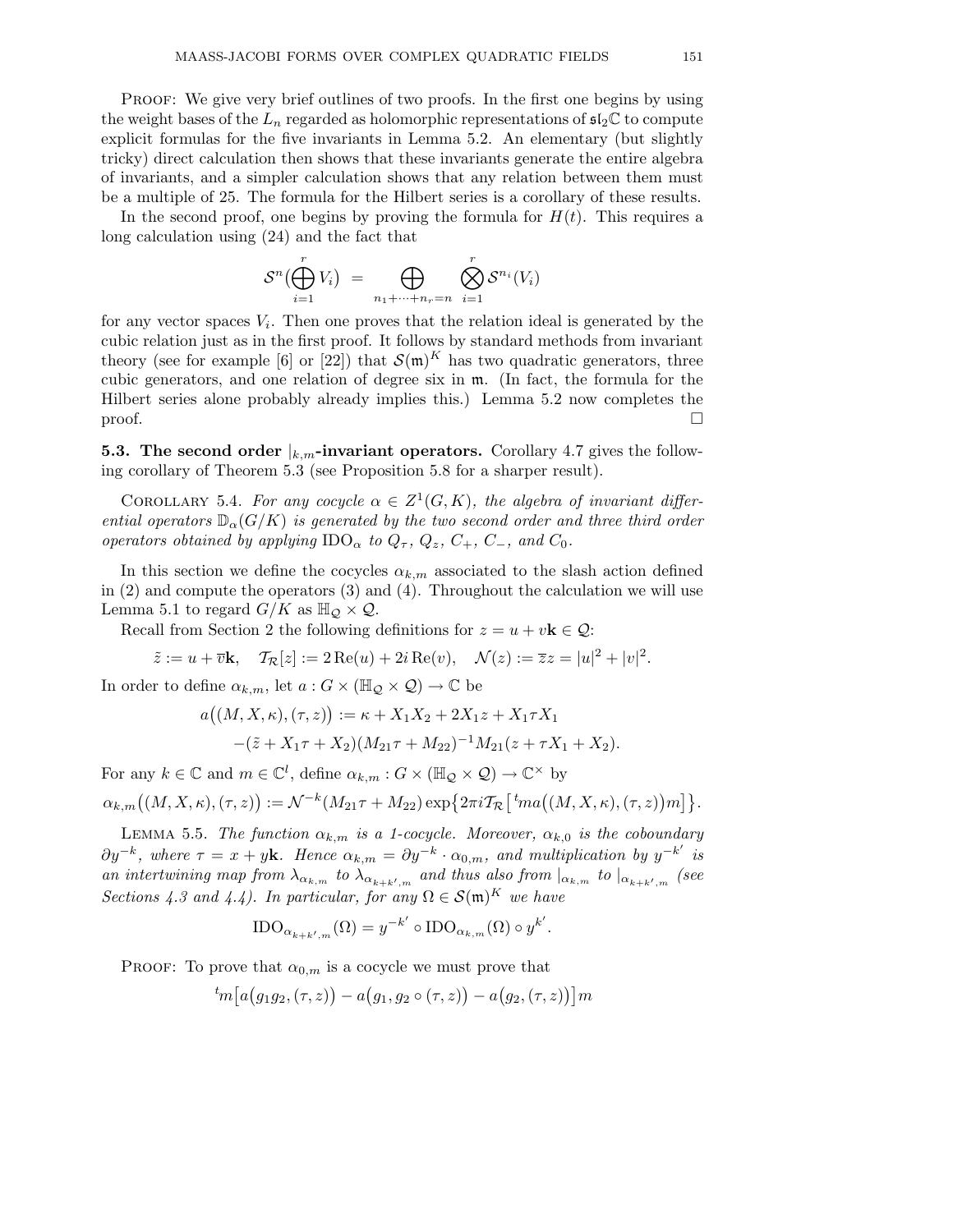is annihilated by  $\mathcal{T}_{\mathcal{R}}$  for all  $g_1, g_2 \in G$  and  $(\tau, z) \in \mathbb{H}_{\mathcal{Q}} \times \mathcal{Q}$ . Since  $\lambda_{\alpha}$  is a representation, it suffices to check this for each of the  $g_i$  in either  $SL_2 \mathbb{C}$  or the Heisenberg group  $\mathbb{C}^2\tilde{\times}\mathbb{C}$ . Two of these calculations are easy, but the two with  $g_2 \in SL_2\mathbb{C}$  are rather long. It helps to note that  $w \mapsto \tilde{w}$  is an antiautomorphism of Q which is the identity on both  $\mathbb C$  and  $\mathbb H_{\mathcal Q}$ , and that  $\mathcal{T}_{\mathcal R}\left[\,{}^t m(w-\tilde w)m\right]=0$  for all  $w\in\mathcal Q$ . (It would be interesting to have a more conceptual proof that  $\alpha_{0,m}$  is a cocycle, one which explained its origin.) The remainder of the lemma follows from Lemma 4.5.

We remark that from a purely representation-theoretic point of view, the parameter k is uninteresting because it adds only a coboundary; it is included here for its number-theoretic interest. In addition, the only datum in  $m$  of representationtheoretic interest is the complex scalar  $t_{mm}$ . To explain, write the function a as  $a_1 + a_k \mathbf{k}$  with  $a_1$  and  $a_k$  complex. Then

$$
\alpha_{0,m} = \exp\{2\pi i \mathcal{T}_{\mathcal{R}}\left[ \, {}^{t}\!m m \, a_1 \right] \} \exp\{2\pi i \mathcal{T}_{\mathcal{R}}\left[ \, {}^{t}\!m \overline{m} \, a_{\mathbf{k}} \right] \},
$$

and the second factor can be shown to be the coboundary of  $4\pi \frac{t_m}{m} v \overline{v}/y$ .

We come now to the results needed in the number-theoretic part of the paper: Lemma 5.6 links the cocycle  $\alpha_{k,m}$  to the slash action  $|_{k,m}$  of Section 2, and Proposition 5.7 is the required result on the differential operators (3) and (4).

Recall the complex quadratic field K and the group  $\Gamma^{J}(K)$  from Section 2. Define  $G(K)$  to be the subgroup  $\Gamma \ltimes (O_K^2 \tilde{\times} O_K)$  of G, a central extension of  $\Gamma^J(K)$ . Check that for  $t_{mm} \in \mathcal{O}_K$ , the terms  $\kappa + X_1 X_2$  in  $a(g, (\tau, z))$  do not contribute to  $\alpha_{k,m}$  for  $g \in G(K)$ . Therefore the slash action  $|_{\alpha_{k,m}}$  is trivial on the center  $\mathcal{O}_K$  of  $G(K)$  and hence descends to an action of  $\Gamma^{J}(K)$ . The following lemma is easy to verify:

LEMMA 5.6. For  ${}^t\!mm \in \mathcal{O}_k$ ,  $|_{\alpha_{k,m}}$  and  $|_{k,m}$  coincide on  $\Gamma^J(K)$ .

PROPOSITION 5.7. The operators  $D_{k,m}^{\tau}$  and  $D_{k,m}^{\tau}$  of Section 2 span the space of second order  $\vert_{k,m}$ -invariant differential operators. They satisfy

$$
D_{k,m}^{\tau} = \text{IDO}_{\alpha_{k,m}}(Q_{\tau}/4), \quad D_{k,m}^{z} = \text{IDO}_{\alpha_{k,m}}(Q_{z}/4) + 4\pi \, {}^{t}m\overline{m}.
$$

Proof: We need only prove the formulas; the spanning statement then follows from Corollary 5.4 and Lemma 5.6. By Lemma 5.5, the  $(k,m)$  operators are given by conjugating the  $(0, m)$  operators by  $y^{-k}$ , so it suffices to consider the case  $k = 0$ . We must apply (21) to the elements  $Q_{\tau}$  and  $Q_z$  of  $\mathcal{S}^2(\mathfrak{m})^K$  given in Lemma 5.2. First we apply the symmetrizer map. Since  $Q_{\tau}$  and  $Q_z$  are sums of squares of elements of  $\mathfrak{g}$ ,  $Sym(Q_{\tau})$  and  $Sym(Q_{z})$  are given by the same formulas, now viewed as elements of  $\mathfrak{U}(\mathfrak{g})^K$ . We will abuse notation and write  $Q_\tau$  and  $Q_z$  for them. Let us also write  $\lambda$ for  $\lambda_1$ , the untwisted left action of G on  $\mathbb{H}_{\mathcal{Q}} \times \mathcal{Q}$ , and  $\lambda_m$  and  $\alpha_m$  for  $\lambda_{\alpha_{0,m}}$  and  $\alpha_{0,m}$ , respectively.

Next we need  $\lambda_m(Q_\tau)|_{(\mathbf{k},0)}$  and  $\lambda_m(Q_z)|_{(\mathbf{k},0)}$ . Given any cocycle  $\alpha$  and any  $X \in \mathfrak{g}$ , let  $\alpha(X)$  denote the function on  $\mathbb{H}_{\mathcal{Q}} \times \mathcal{Q}$  defined by  $(\tau, z) \mapsto D|_{t=0} \alpha(e^{tX}, (\tau, z))$ . The definitions of  $\lambda_{\alpha}$  (see Lemma 4.5) and  $\alpha_m$  give

$$
\lambda_{\alpha}(X) = \lambda(X) - \alpha(X), \quad \alpha_m(X) = 2\pi i \mathcal{T}_{\mathcal{R}} \left[ {}^{t}ma(X)m \right].
$$

Recall the basis of  $\mathfrak g$  from (23). The following formulas for  $a(X)$  are easily verified: for any  $s \in \mathbb{C}$ ,

$$
a(sE) = a(sH) = a(se) = 0
$$
,  $a(sF) = -\tilde{z}sz$ ,  $a(sf) = 2sz$ .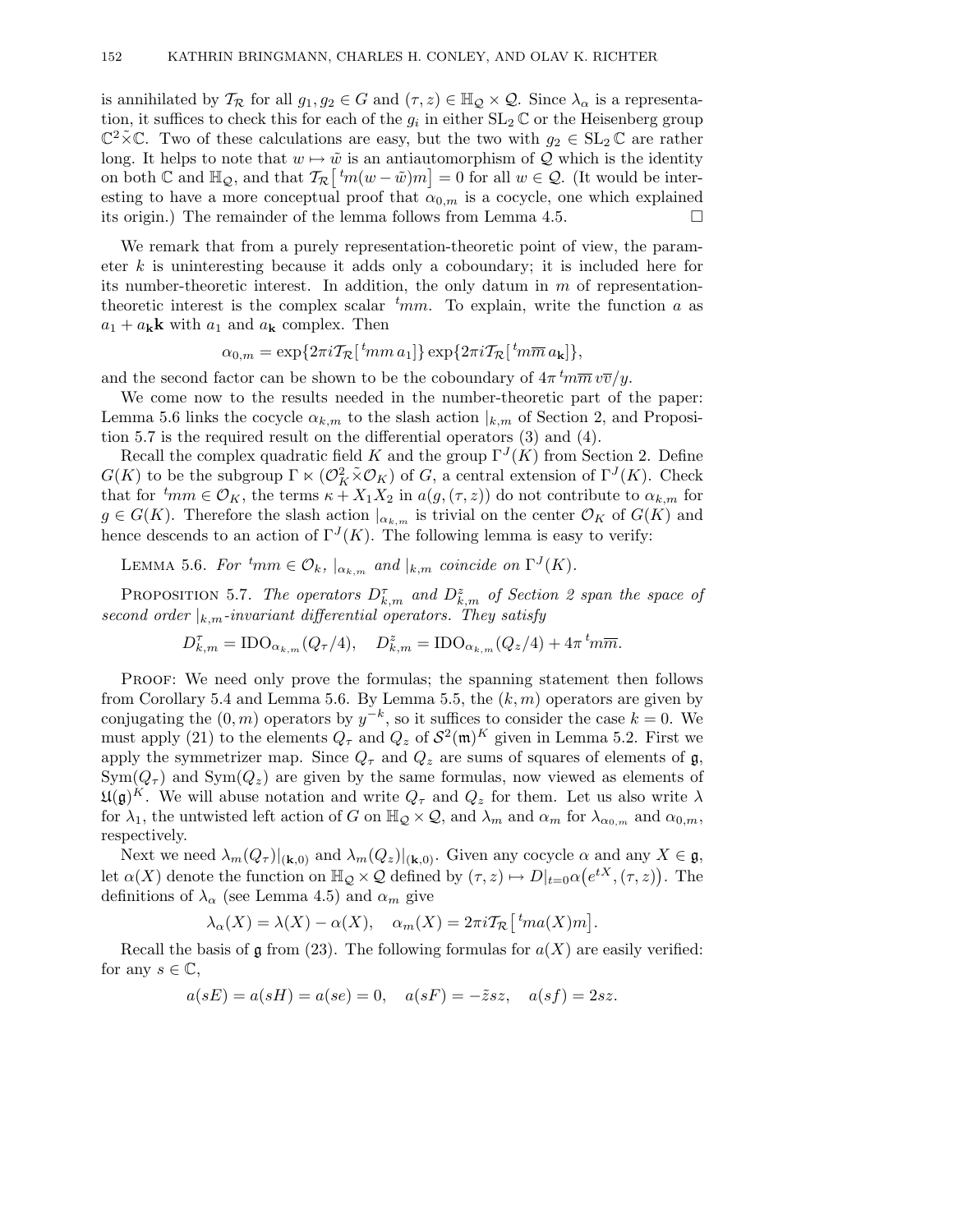Some calculation using these formulas and the definition of the action of G on  $\mathbb{H}_{\mathcal{Q}}\times\mathcal{Q}$ yields the following formulas for all  $s \in \mathbb{C}$ :

$$
\lambda_m(sE) = -2 \operatorname{Re}(s\partial_x),
$$
  
\n
$$
\lambda_m(sH) = -2 \operatorname{Re}(s(2x\partial_x + y\partial_y + u\partial_u + v\partial_v)),
$$
  
\n
$$
\lambda_m(sF) = 2 \operatorname{Re}((sx^2 - \overline{s}y^2)\partial_x + sxy\partial_y + (sxu - \overline{s}y\overline{v})\partial_u + (sxv + \overline{s}y\overline{u})\partial_v) + 2\pi i \mathcal{T}_{\mathcal{R}} \left[{}^t m \tilde{z}szm\right],
$$

$$
\lambda_m(se) = -2 \operatorname{Re} (s \partial_u),
$$

$$
\lambda_m(sf) = -2 \operatorname{Re} \left(sx \partial_u + \overline{s}y \partial_v \right) - 8\pi i \operatorname{Re} \left( \,^t \! mmsu \right) + 8\pi \,^t \! m \overline{m} \operatorname{Re}(sv).
$$

From these formulas we deduce

$$
\lambda_m(Q_\tau)|_{(\mathbf{k},0)} = 4(4\partial_x\partial_{\overline{x}} + \partial_y^2 - \partial_y)|_{(\mathbf{k},0)},
$$
  

$$
\lambda_m(Q_z)|_{(\mathbf{k},0)} = 4(\partial_u\partial_{\overline{u}} + \partial_v\partial_{\overline{v}})|_{(\mathbf{k},0)} - 16\pi^t m \overline{m}.
$$

In order to apply (21), fix  $(\tau_0, z_0) := (x_0 + y_0 \mathbf{k}, u_0 + v_0 \mathbf{k})$  in  $\mathbb{H}_{\mathcal{Q}} \times \mathcal{Q}$ . Define  $g_0 \in G$ by

$$
g_0 := (M_0, X_0, 0), \quad M_0 := y_0^{-1/2} \begin{pmatrix} y_0 & x_0 \ 0 & 1 \end{pmatrix}, \quad X_0 := y_0^{-1/2} (\overline{v}_0, u_0).
$$

Then

$$
g_0 \circ (\tau, z) = (x_0 + y_0 \tau, u_0 + \tau \overline{v}_0 + y_0^{1/2} z).
$$

In particular,  $g_0 \circ (\mathbf{k}, 0) = (\tau_0, z_0)$ . Therefore (21) becomes

(26)  
\n
$$
\left(\text{IDO}_m(Q_\bullet)f\right)(\tau_0, z_0)
$$
\n
$$
= \left. \alpha_m^{-1}\big(g_0, (\mathbf{k}, 0)\big) \right. \lambda_m(Q_\bullet)\big|_{(\tau, z) = (\mathbf{k}, 0)} \left[ \alpha_m\big(g_0, (\tau, z)\big) f\big(g_0 \circ (\tau, z)\big) \right].
$$

Recall that  $\alpha_m = \exp 2\pi i \mathcal{T}_{\mathcal{R}}[^t m \text{am}]$ . One computes

$$
a(g_0, (\tau, z)) = \overline{v}_0(u_0 + 2zy_0^{1/2} + \tau \overline{v}_0)/y_0.
$$

The factors contributed by the summand  $\overline{v}_0u_0/y_0$  in this formula to the two  $\alpha_m$ 's in (26) cancel, as they are constant in  $(\tau, z)$ . Thus we arrive at

$$
\begin{aligned}\n\left(\text{IDO}_{m}(Q_{\bullet})f\right)(\tau_{0},z_{0}) &= \exp\left\{-4\pi i \, {}^{t}\!m \overline{m}v_{0}\overline{v}_{0}/y_{0}\right\} \\
&\times \lambda_{m}(Q_{\bullet})\big|_{(\tau,z)=(\mathbf{k},0)} \left(\exp\left\{2\pi i y_{0}^{-1}\mathcal{T}_{\mathcal{R}}\left[ \, {}^{t}\!m \overline{v}_{0}(2zy_{0}^{1/2} + \tau \overline{v}_{0})m\right]\right\} \\
&\times f(x_{0} + y_{0}\tau, u_{0} + \tau \overline{v}_{0} + y_{0}^{1/2}z)\right).\n\end{aligned}
$$

From here a straightforward calculation finishes the proof.  $\hfill \Box$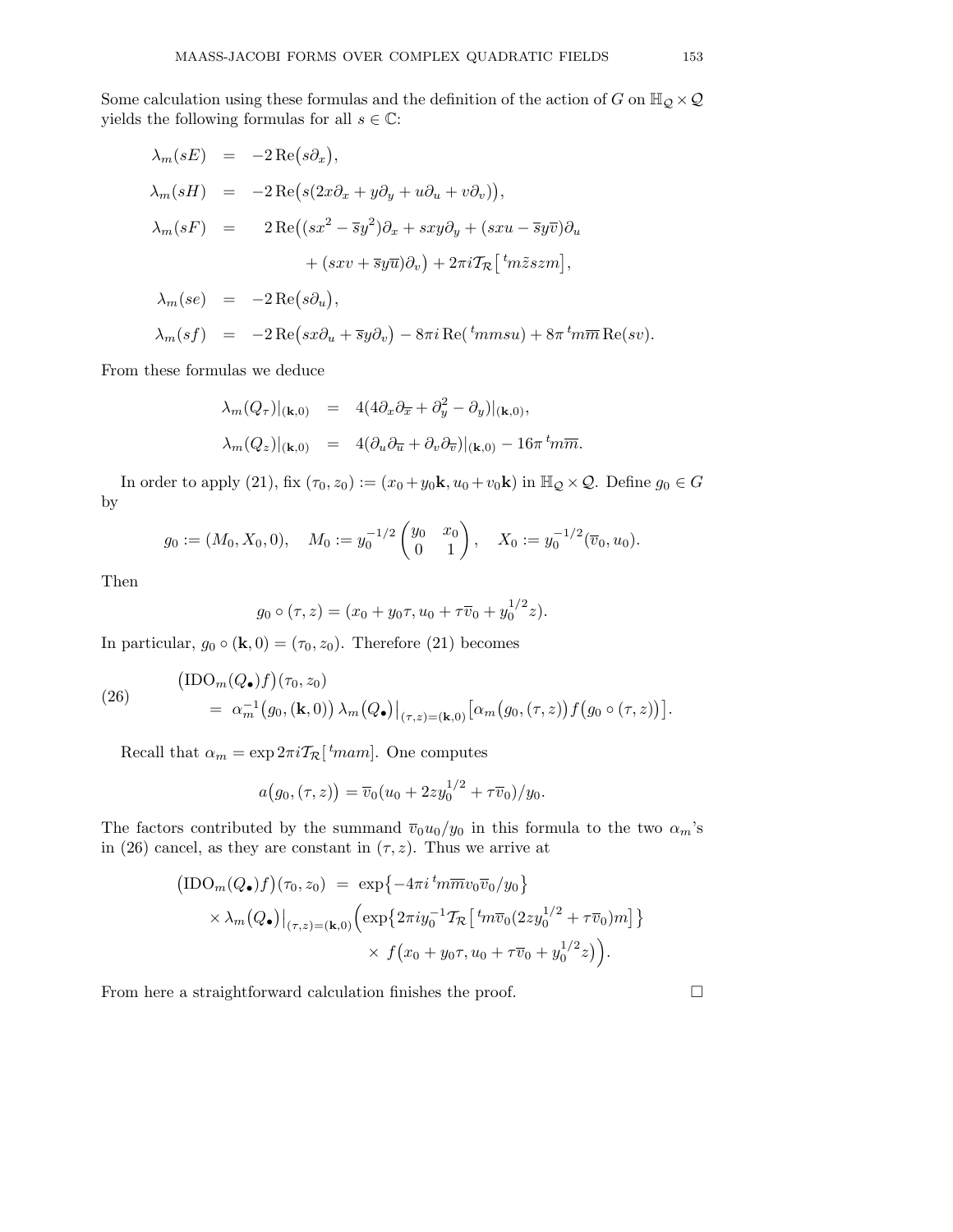**5.4. Remarks.** Berndt and Schmidt [1] and Yang [24] have carried out calculations analogous to those of Section 5 for  $SL_2 \mathbb{R} \ltimes (\mathbb{R}^2 \tilde{\times} \mathbb{R})$ , the real Jacobi group. Here the algebra of invariant differential operators has two second order and two third order generators, all of which are given explicitly in both references, in [1] for all k and m and in [24] for  $k = m = 0$ . The analogous calculations for  $SL_2 \mathbb{C}$  are classical; see for example [4]. There the algebra of invariants is generated by the Laplace-Beltrami operator, which may be obtained from  $D_{0,0}^{\tau}$  by deleting all terms involving u or v.

We remark that in [1] the invariant operators are computed using an ingenious trick: they are factored as products of first order covariant operators between two  $differential$  slash actions, whose k-values differ by 1 or 2. To our knowledge this trick originated with Maass [17] for slash actions of  $SL_2 \mathbb{R}$ . It was also used by Friedberg [5] to compute the invariant operators on the vector-valued slash actions of  $SL_2 \mathbb{C}$ .

The real analog of the formula for  $\alpha_{k,m}$  may be found in Eichler and Zagier [3], as well as in [1]. As we have mentioned, in the complex case  $\alpha_{k,0}$  is a coboundary. In fact this is obvious without calculation, as  $SU_2$  has no non-trivial characters. In the real case  $\alpha_{k,0}$  is not a coboundary but k must be integral. The point is that there  $S<sup>1</sup>$  replaces  $SU_2$ , and  $S<sup>1</sup>$  has non-trivial characters indexed by  $\mathbb{Z}$ . (A more down-toearth explanation of the reason that  $k$  must be integral in the real case is that there  $(M_{21}\tau + M_{22})^{-k}$  replaces  $\mathcal{N}^{-k}(M_{21}\tau + M_{22})$  in the formula for  $\alpha_{k,m}$ .)

It would be interesting to extend Friedberg's computation of the invariant differential operators on vector-valued slash actions of  $SL_2 \mathbb{C}$  to compute the invariant differential operators on vector-valued slash actions of our group G. These slash actions arise from the higher dimensional irreducible representations of  $SU_2 \times Z(G)$ , and so they have a genuine parameter  $k \in \mathbb{N}$ . The trick of Maass mentioned above will reduce the calculations considerably.

There are two alternate systems of coordinates in which the formulas of Proposition 5.7 are simpler. First, one can use the following "quaternionic derivatives":

$$
\begin{array}{rcl}\n\partial_{\tau} & := & \partial_{x} - \frac{1}{2} \mathbf{k} \partial_{y}, \\
\partial_{z} & := & \partial_{u} - \mathbf{k} \partial_{v}, \\
\partial_{z} & := & \partial_{x} - \mathbf{k} \partial_{v}, \\
\partial_{z} & := & \partial_{z} = \partial_{z} = \partial_{\overline{u}} + \partial_{\overline{v}} \mathbf{k} = \partial_{\overline{u}} + \mathbf{k} \partial_{v}.\n\end{array}
$$

These operators do not have all the nice properties of the complex partials, but we do get the following:

$$
D_{k,m}^{z} = y \partial_{z} \partial_{\overline{z}} + 4 \pi i \mathcal{T}_{\mathcal{R}} \left[ {}^{t}m \overline{v} \partial_{\overline{z}} m \right] - 16 \pi^{2} \left( ({}^{t}m \overline{m})^{2} - |{}^{t}m m|^{2} \right) v \overline{v} / y,
$$
  
\n
$$
D_{k,m}^{\tau} = 4 y^{2} \partial_{\tau} \partial_{\overline{\tau}} + (2k - 1) y \partial_{y} + 8 y \operatorname{Re}(\partial_{\overline{\tau}} \overline{v} \partial_{z})
$$
  
\n
$$
+ 4 v \overline{v} \partial_{z} \partial_{\overline{z}} - 4 \operatorname{Im}^{2} (v \partial_{v}) + 4(k - 1) \operatorname{Re} (v \partial_{v})
$$
  
\n
$$
+ 8 \pi i \mathcal{T}_{\mathcal{R}} \left[ m \cdot \overline{v} \partial_{\overline{\tau}} \overline{v} m \right] + 8 \pi i \frac{v \overline{v}}{y} \mathcal{T}_{\mathcal{R}} \left[ m \cdot \overline{v} \partial_{\overline{z}} m \right]
$$
  
\n
$$
- 16 \pi^{2} \left( ({}^{t}m \overline{m})^{2} - |{}^{t}m m|^{2} \right) (v \overline{v} / y)^{2} - 4(2k - 1) \pi m \cdot \overline{m} \left( v \overline{v} / y \right).
$$

Second, we can use "complex S-coordinates". The coordinates  $(x, y, u, v)$  which we have been using are what would be called "complex EZ-coordinates" in [1]. Define  $p, q \in \mathbb{C}$  by the equation  $z := \tau p + q$ , so that  $p = \overline{v}/y$  and  $q = u - x\overline{v}/y$ . The complex S-coordinates are  $(x, y, p, q)$ . The formula for  $D_{k,m}^{\tau}$  in S-coordinates is much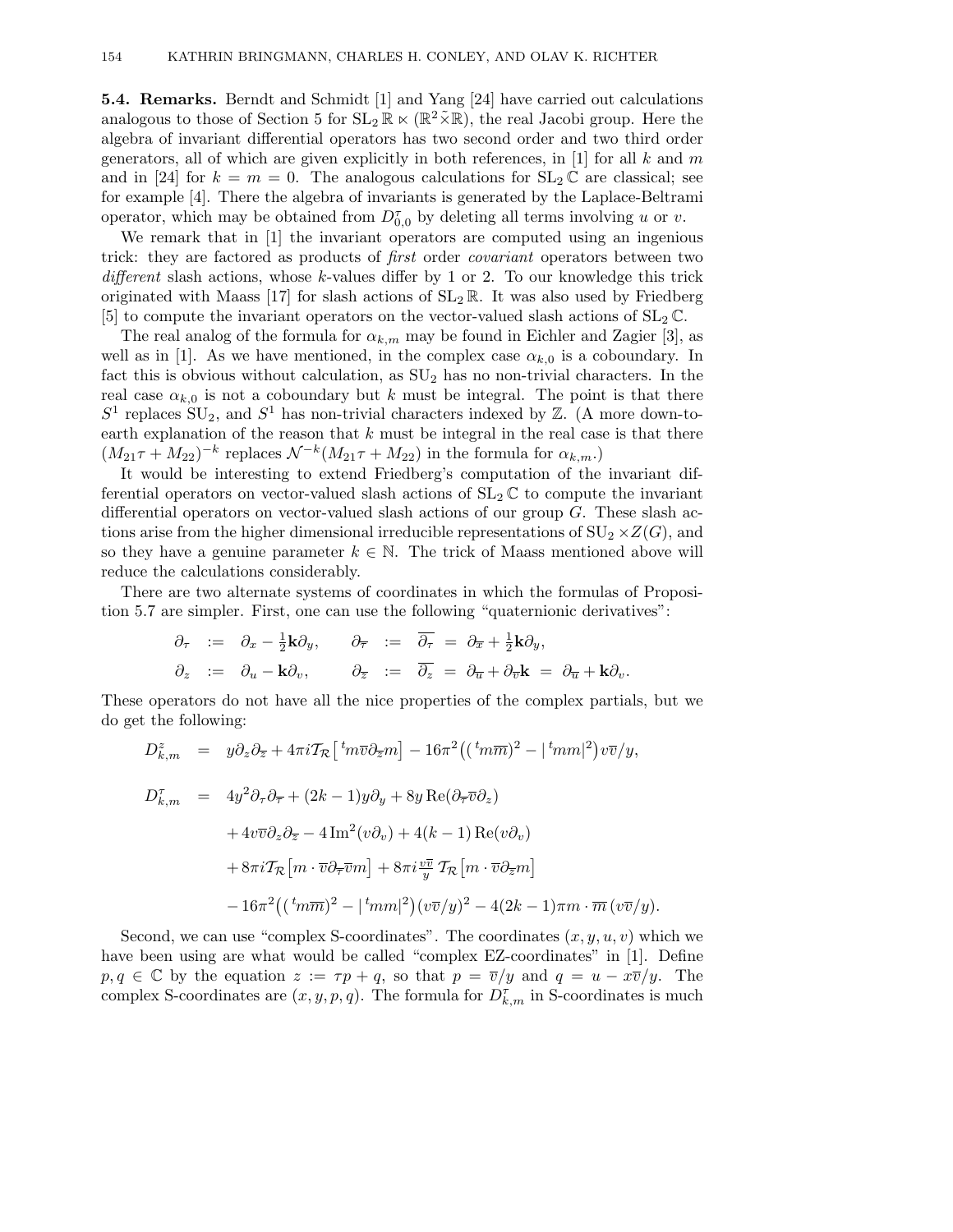simpler, essentially because they correspond to writing the semidirect product group G with  $SL_2 \mathbb{C}$  on the right. We give only  $D_{0,m}^{\tau}$ ; the formula for  $D_{k,m}^{\tau}$  may be obtained from conjugation by  $y^{-k}$ . Writing  $\partial^{S}$  for the S-coordinate partial derivatives (and continuing to use the quaternionic derivative  $\partial_{\tau}$ ), we find

$$
D_{0,m}^{\tau} = 4y^2 \partial_{\tau}^{S} \partial_{\overline{\tau}}^{S} - y \partial_{y}^{S} + 8\pi i \mathcal{T}_{\mathcal{R}} \left[ m \cdot p \partial_{\overline{\tau}}^{S} p m \right] - 16\pi^2 \left( (\,{}^{t}m\overline{m})^2 - |{}^{t}m m|^2 \right) (yp\overline{p})^2 + 4\pi m \cdot \overline{m} \, yp\overline{p}.
$$

In particular,  $\partial_p^S$  and  $\partial_q^S$  appear only in  $D_{k,m}^z$ . The formula for this operator is actually a little more complicated than before, so we omit it.

We conclude with a sharpening of Corollary 5.4, based on the observation that  $\mathbb{D}_{\alpha}(G/K)$  is noncommutative. (It would be interesting to have an efficient method to compute relations as well as generators for  $\mathbb{D}_{\alpha}(G/K)$ . Computing the third order generators using the method of this paper would be very tedious, and it appears that computing the commutation relations between all the generators by hand would be prohibitively difficult.)

PROPOSITION 5.8. For any cocycle  $\alpha \in Z^1(G,K)$ , the algebra  $\mathbb{D}_{\alpha}(G/K)$  is generated by two second order and two third order operators.

PROOF: Let C be the commutator  $[IDO_{\alpha}(Q_{\tau}), IDO_{\alpha}(Q_{z})]$ . It will suffice to prove that  $\mathcal C$  is a third order operator, as then it can be used to replace one of the three third order operators in Corollary 5.4 (we do not know which one). For this, use (21) to see that for  $\Omega \in \mathcal{S}(\mathfrak{m})^K$ , the symbol of  $\text{IDO}_\alpha(\Omega)$  is independent of  $\alpha$ . Therefore  $\mathcal C$ is third order if and only if  $[D_{k,m}^{\tau}, D_{k,m}^{\tau}]$  is third order, which is easy to verify because one need keep track only of the second order symbols of  $D_{k,m}^{\tau}$  and  $D_{k,m}^z$ .

# **References**

- [1] BERNDT, R., AND SCHMIDT, R. Elements of the representation theory of the Jacobi group. Progr. Math. 163. Birkhäuser, Basel, 1998.
- [2] Bump, D. Automorphic forms and representations, vol. **55** of Cambridge Studies in Advanced Mathematics. Cambridge University Press, 1997.
- [3] EICHLER, M., AND ZAGIER, D. The theory of Jacobi forms. Birkhäuser, Boston, 1985.
- [4] ELSTRODT, J., GRUNEWALD, F., AND MENNICKE, J. Groups acting on hyperbolic space. Springer Monographs in Mathematics. Springer, Berlin, 1998.
- [5] Friedberg, S. Differential operators and theta series. Trans. Amer. Math. Soc. **287**, no. 2 (1985), 569–589.
- [6] GOODMAN, R., AND WALLACH, N. Representations and invariants of the classical groups. Cambridge University Press, 1998.
- [7] HECKE, E. Über die L-Funktionen und den Dirichletschen Primzahlsatz für einen beliebigen Zahlkörper. Nachrichten der K. Gesellschaft der Wissenschaften zu Göttingen, Mathematischphysikalische Klasse (1917), 299–318.
- [8] Heim, B. Analytic Jacobi Eisenstein series and the Shimura method. J. Math. Kyoto Univ. **43**, no. 3 (2003), 451–464.
- [9] Hejhal, D. The Selberg trace formula for PSL(2, R). I, vol. **548** of Lecture Notes in Math. Springer, 1976.
- [10] HEJHAL, D. The Selberg trace formula for  $PSL(2, R)$ . II, vol. **1001** of Lecture Notes in Math. Springer, 1983.
- [11] HELGASON, S. Invariant differential operators and eigenspace representations. In Representation theory of Lie groups (1979), vol. **34** of London Math. Soc. Lecture Note Series, Cambridge University Press, pp. 236–286.